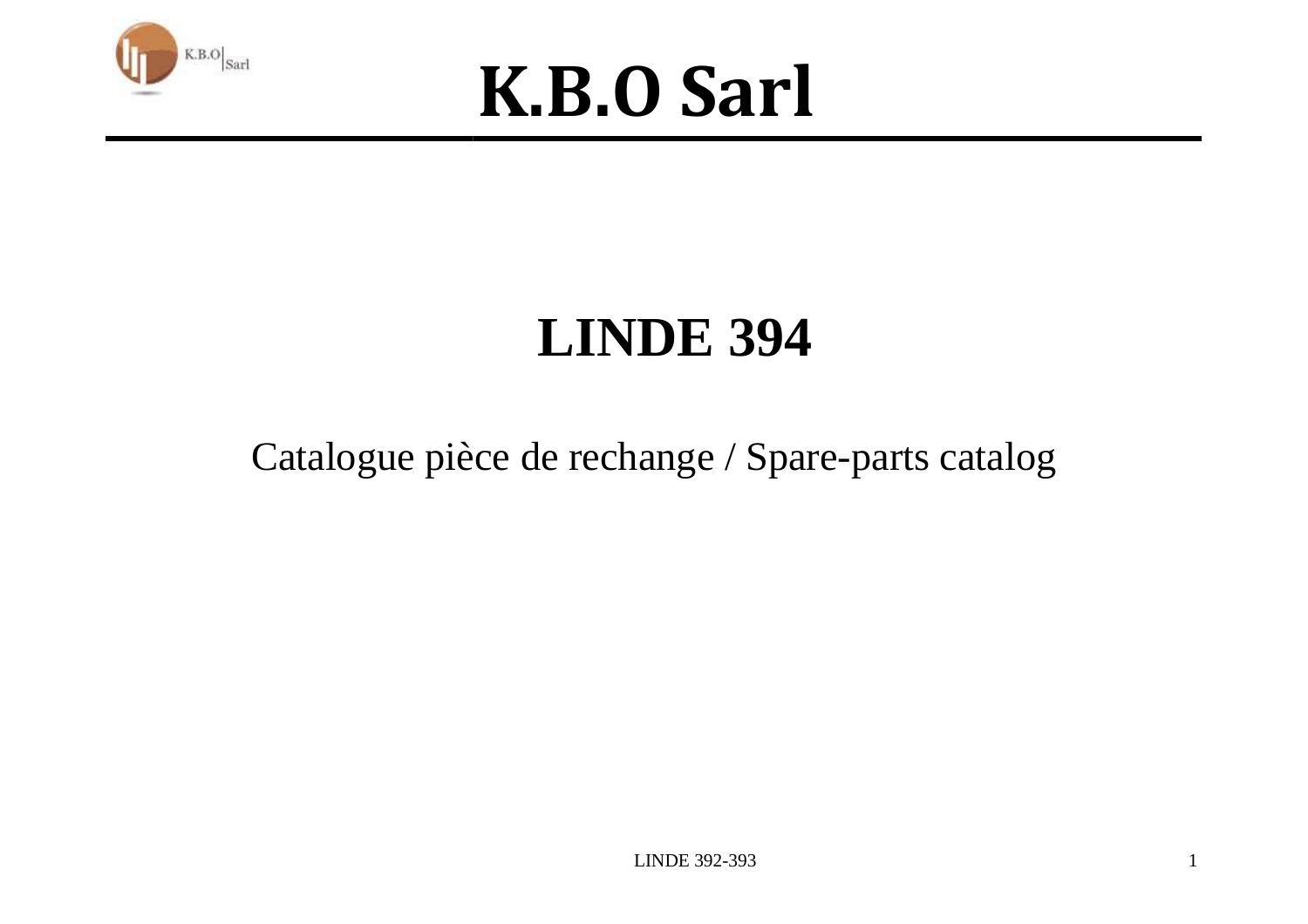

### Sommaire / Summary

- 1. Panneau avant /
- 2. Panneau arrière /
- 3. Panneau de toit /
- 4. Porte droite /
- 5. Porte gauche /
- 6. Chauffage /
- Front panel Rear panel
- Roof panel
- Right door
- Left door
	- Heater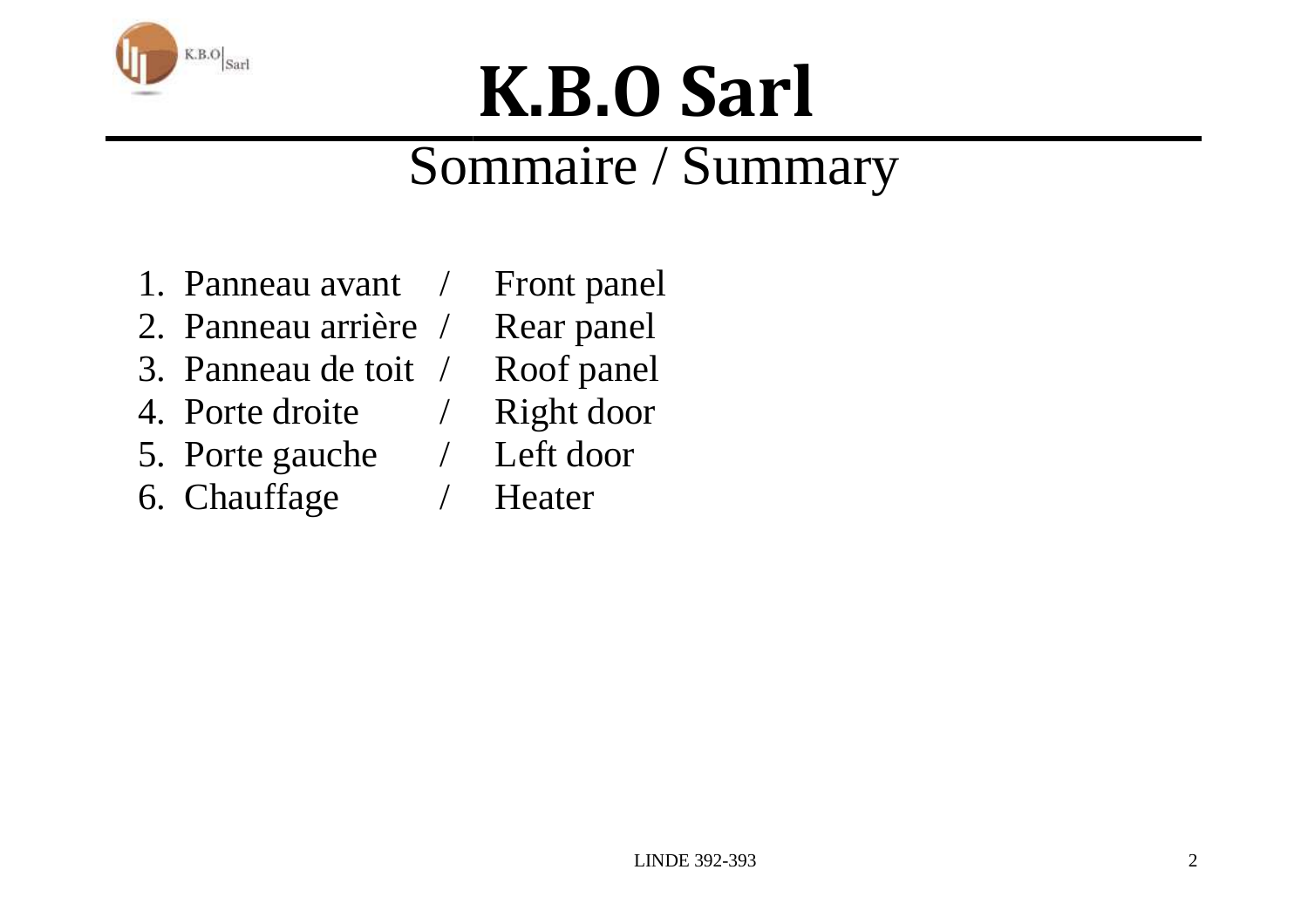

#### **Panneau avant / Front panel**



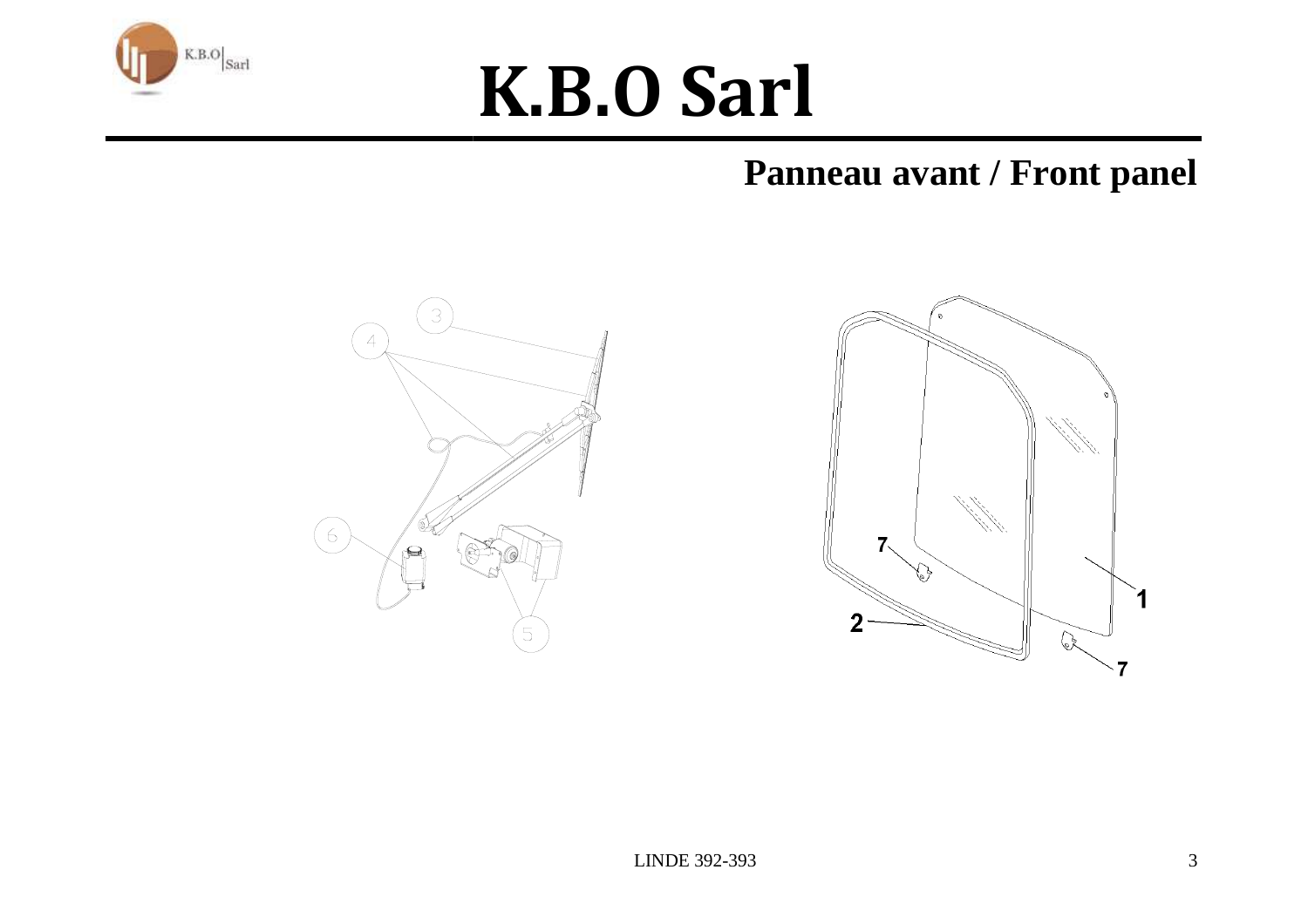

| <b>Num</b>     | Ref             | <b>Désignation</b>              | <b>Nomination</b>                   | Qty |
|----------------|-----------------|---------------------------------|-------------------------------------|-----|
| $\overline{1}$ | 0194.01.02.00.2 | Vitre PANNEAU avant             | Front glass                         |     |
| $\overline{c}$ | 0194.15.01.00.0 | Joint vitre PANNEAU avant       | Seal of front glass                 |     |
| 3              | 0000.08.05.20.0 | Balai Essuie-glace              | <b>Blade of wiper</b>               |     |
| $\overline{4}$ | 0194.08.98.48.0 | Bras / balai / tuyau lave-glace | Arm / blade / hose of the sprinkler |     |
| $\sqrt{5}$     | 0192.09.59.00.0 | Moteur Essuie-glace             | Wiper drive                         |     |
| 6              | 0000.10.05.60.0 | Bidon lave-glace                | Sprinkler tank complete             |     |
| $\overline{7}$ | 0192.01.03.00.0 | Jeu de pattes de fixation       | Fixing parts                        |     |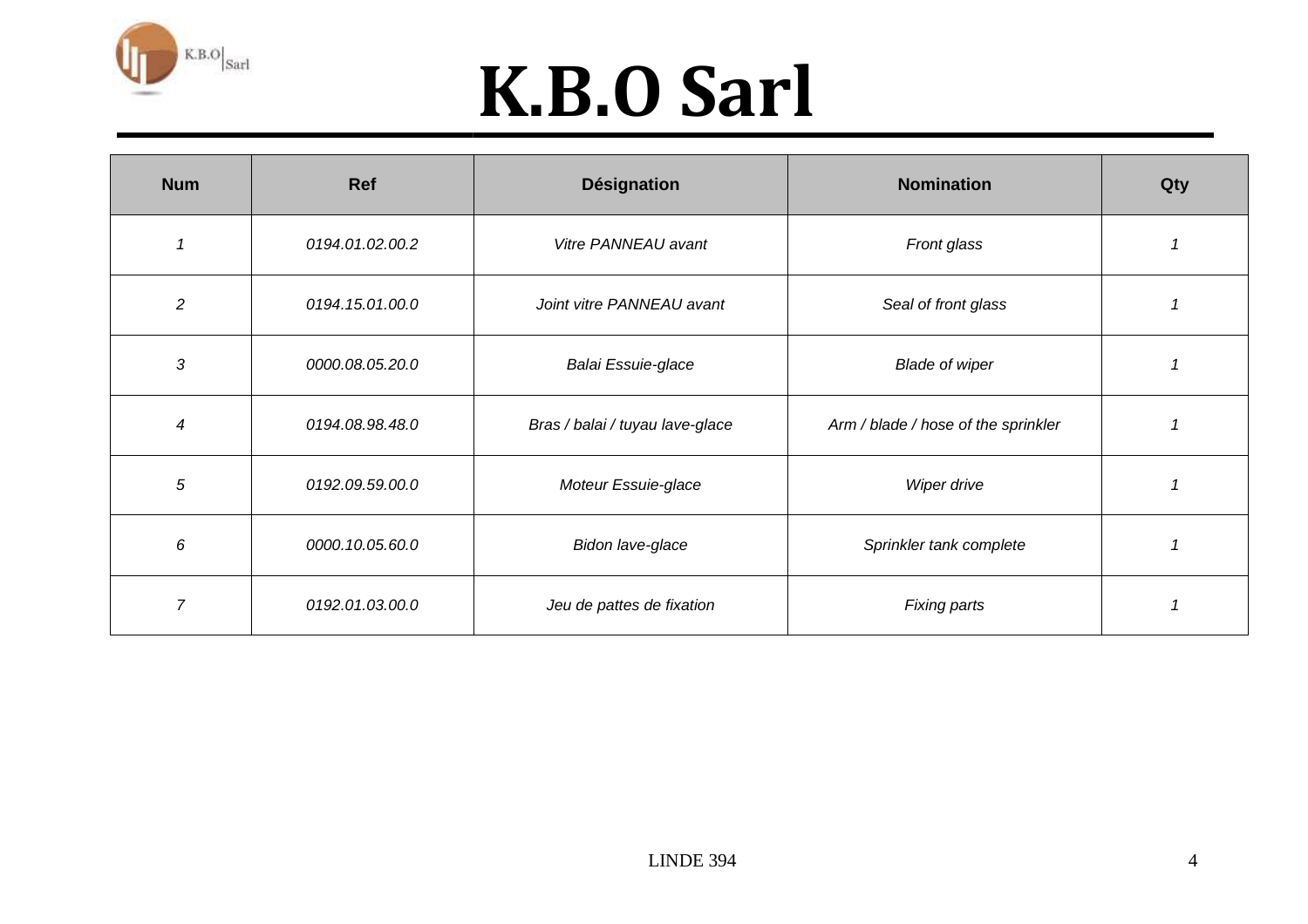

#### Panneau arrière / Rear panel

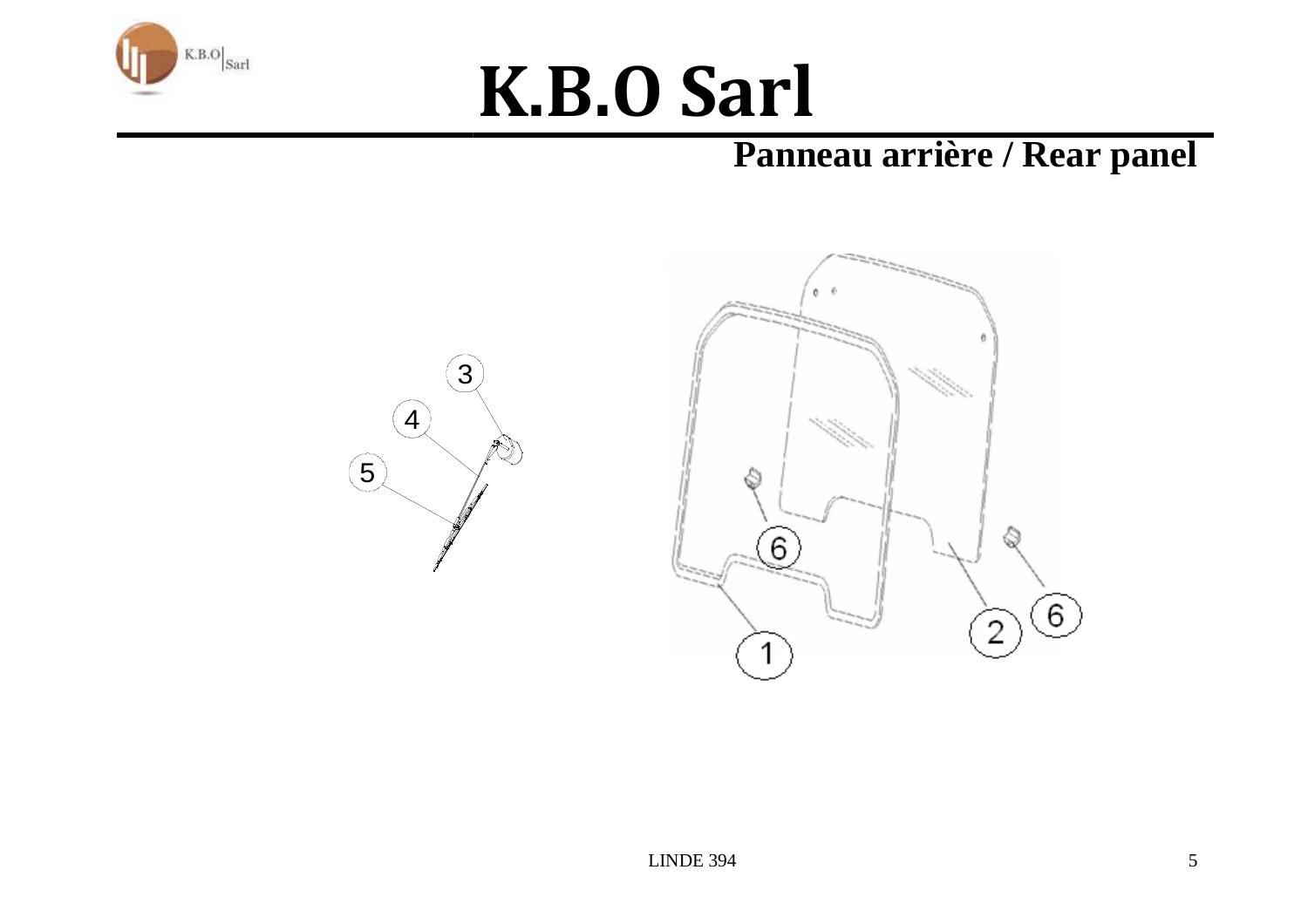

| <b>Num</b>     | Ref             | <b>Désignation</b>          | <b>Nomination</b>     | Qty |
|----------------|-----------------|-----------------------------|-----------------------|-----|
|                | 0194.15.02.00.0 | Joint vitre panneau arrière | Seal rear panel       |     |
| $\overline{2}$ | 0194.02.02.01.1 | Vitre panneau arrière       | Glass of rear panel   |     |
| 3              | 0000.09.03.00.0 | Moteur Essuie-glace         | Wiper drive           |     |
| $\overline{4}$ | 0000.08.04.50.0 | <b>Bras Essuie-glace</b>    | Arm of wiper          |     |
| 5              | 0000.08.04.40.0 | Balai Essuie-glace          | <b>Blade of wiper</b> |     |
| 6              | 0192.01.03.00.0 | Jeu pattes fixation         | <b>Fixing parts</b>   |     |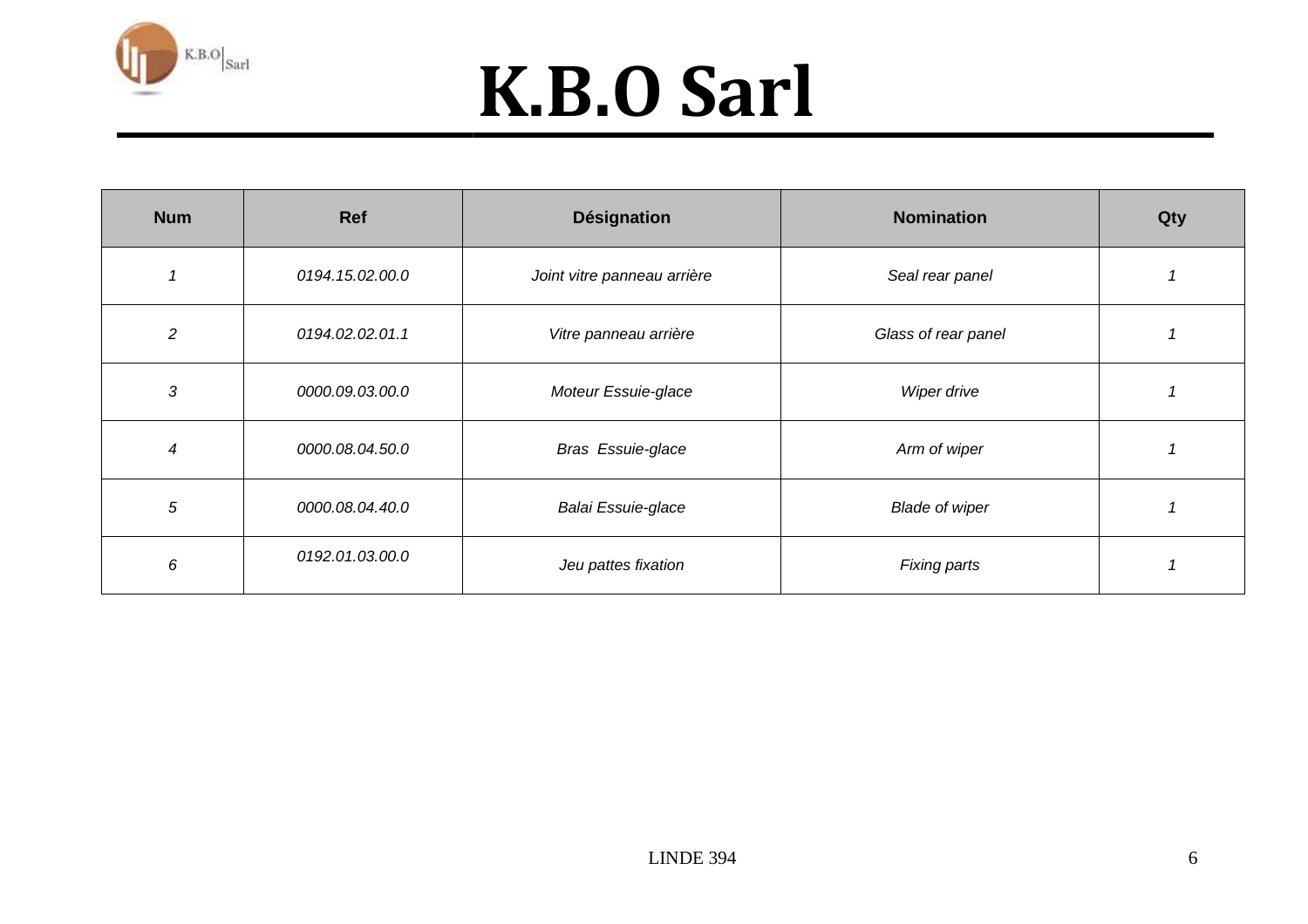

**Toit / Roof** 

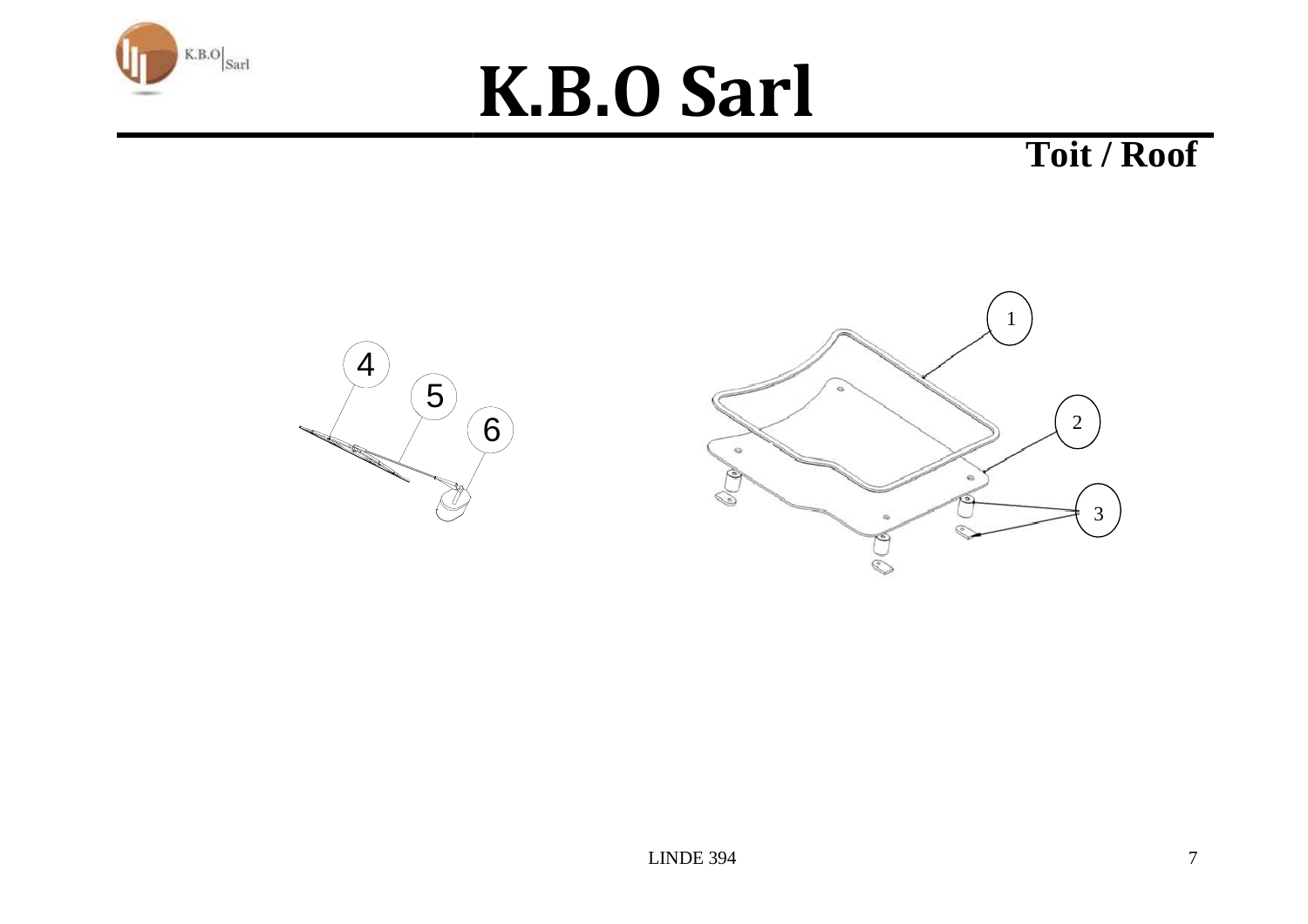

| <b>Num</b>     | Ref             | <b>Désignation</b>        | <b>Nomination</b>     | Qty |
|----------------|-----------------|---------------------------|-----------------------|-----|
|                | 0194.15.03.00.0 | Joint                     | Seal                  |     |
| $\overline{c}$ | 0194.03.01.00.0 | Vitre                     | Glass                 |     |
| $\overline{c}$ | 0194.03.01.03.0 | Vitre (laminé)            | Glass laminated       |     |
| 3              | 0192.03.02.00.0 | Jeu pattes fixation       | Fixing parts          |     |
| 4              | 0000.08.04.60.0 | <b>Balai ESSUIE-GLACE</b> | <b>Blade of wiper</b> |     |
| 5              | 0000.08.04.50.0 | <b>Bras ESSUIE-GLACE</b>  | Arm of wiper          |     |
| 6              | 0000.09.03.00.0 | Moteur ESSUIE-GLACE       | Wiper drive           |     |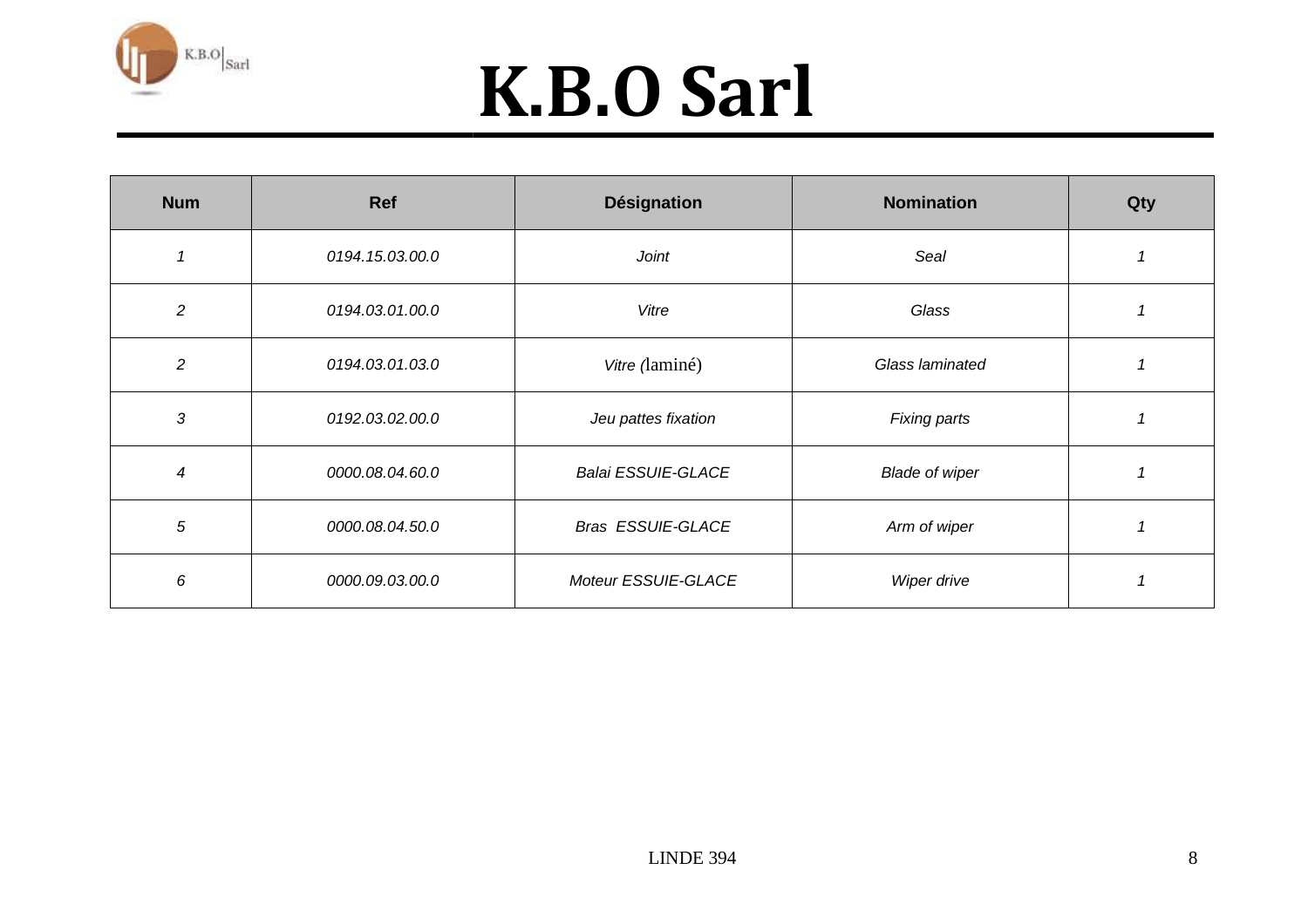

#### Porte droite / Right door





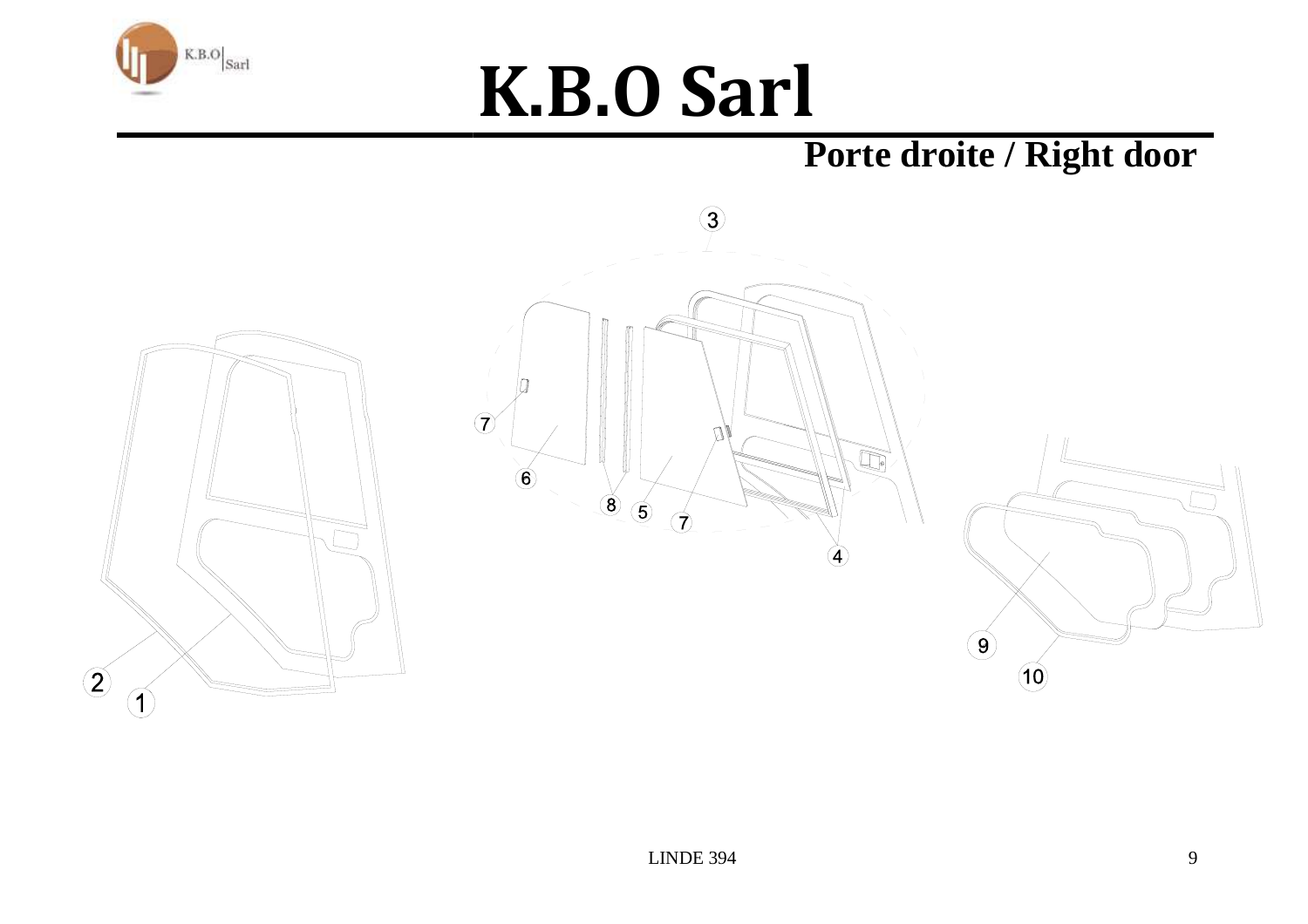

| <b>Num</b>     | <b>Ref</b>      | <b>Désignation</b>                        | <b>Nomination</b>                 | Qty |
|----------------|-----------------|-------------------------------------------|-----------------------------------|-----|
| $\mathcal I$   | 0194.05.01.00.1 | Cadre de porte métallique droite nue      | Structure of right door           |     |
| 2              | 0194.15.05.00.0 | Joint d'encadrement de porte droite       | Seal of right door                | 1   |
| 3              | 0192.05.01.03.1 | Baie coulissante complète                 | Sliding window complete           |     |
| 4              | 0192.05.01.03.1 | Cadre de baie coulissante                 | Frame of sliding window           |     |
| 5              | 0192.04.04.02.0 | Vitre avant coulissante baie porte droite | Sliding front glass of right door | 1   |
| 6              | 0192.04.05.02.0 | Vitre arrière baie porte droite           | Sliding rear glass of right door  |     |
| $\overline{7}$ | 0000.35.30.50.0 | Poignée vitre coulissante droite          | Holder of glass                   |     |
| 8              | 0192.03.27.40.2 | Joint d'étanchéité de baie coulissante    | Seal between the twice window     | 1   |
| 9              | 0194.04.06.01.1 | Vitre basse baie porte droite             | Lower glass right door            |     |
| 10             | 0194.15.05.01.0 | Joint de vitre basse                      | Seal of lower glass               |     |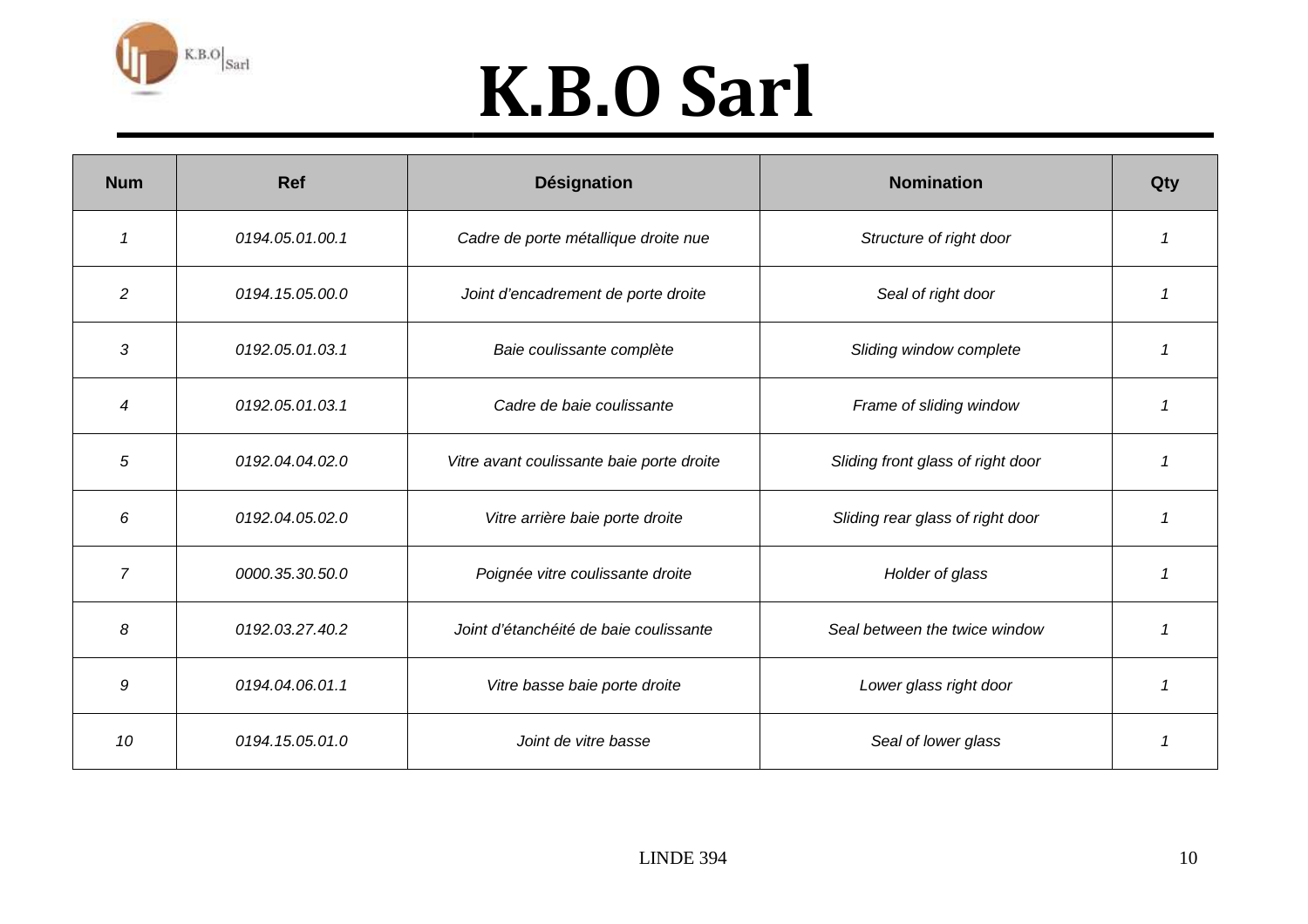

#### Porte droite / Right door



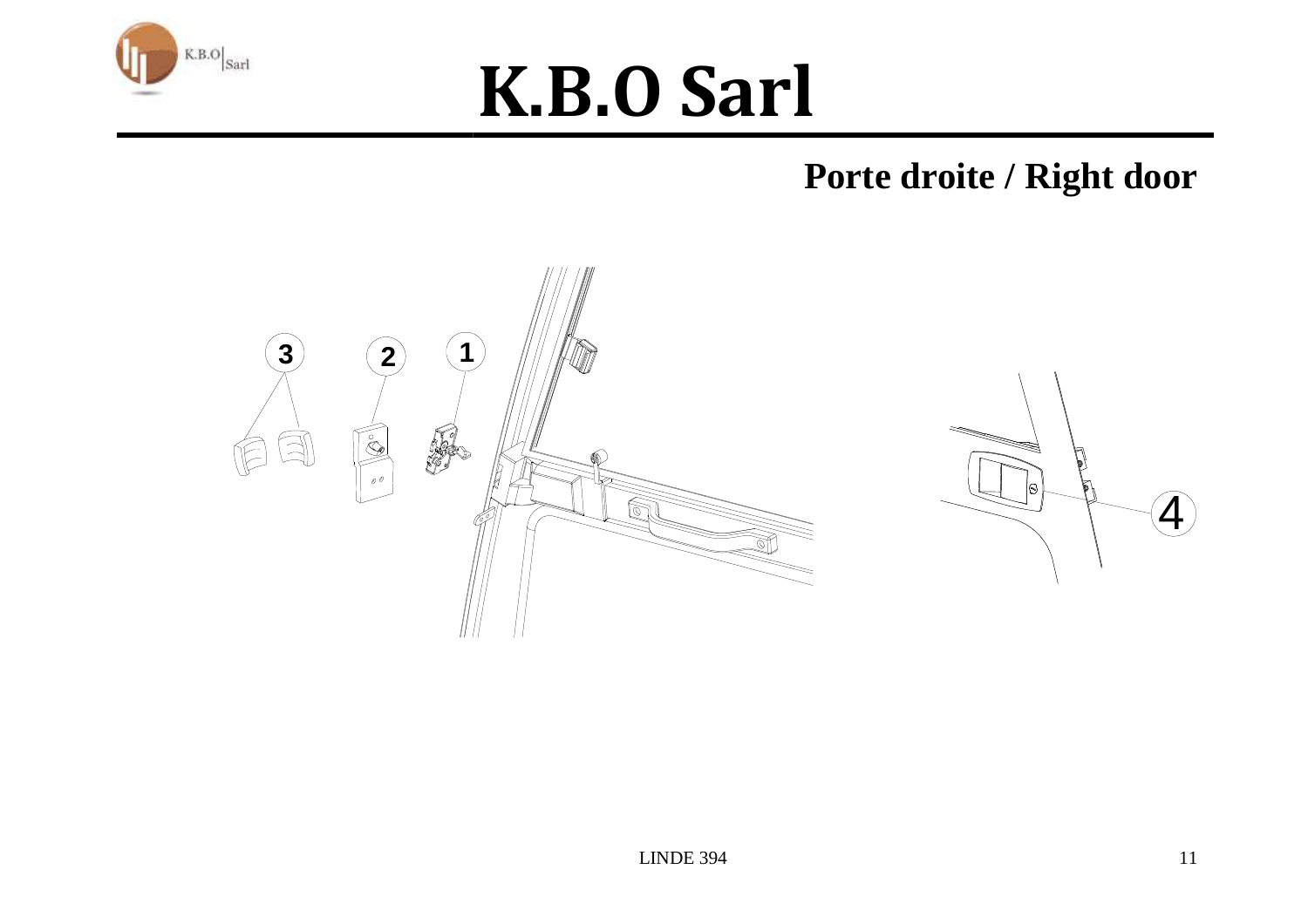

| <b>Num</b>     | Ref             | <b>Désignation</b>     | <b>Nomination</b>  | Qty |
|----------------|-----------------|------------------------|--------------------|-----|
|                | 0000.35.07.30.0 | Serrure PORTE          | Lock of right door |     |
| $\overline{a}$ | 0192.04.03.03.1 | Support gâche          | Pin holder of lock |     |
| 3              | 0194.04.00.06.1 | Pince poignée de porte | Pin holder clamp   |     |
| 4              | 0000.35.01.70.0 | Poignée encastrable    | Handle of door     |     |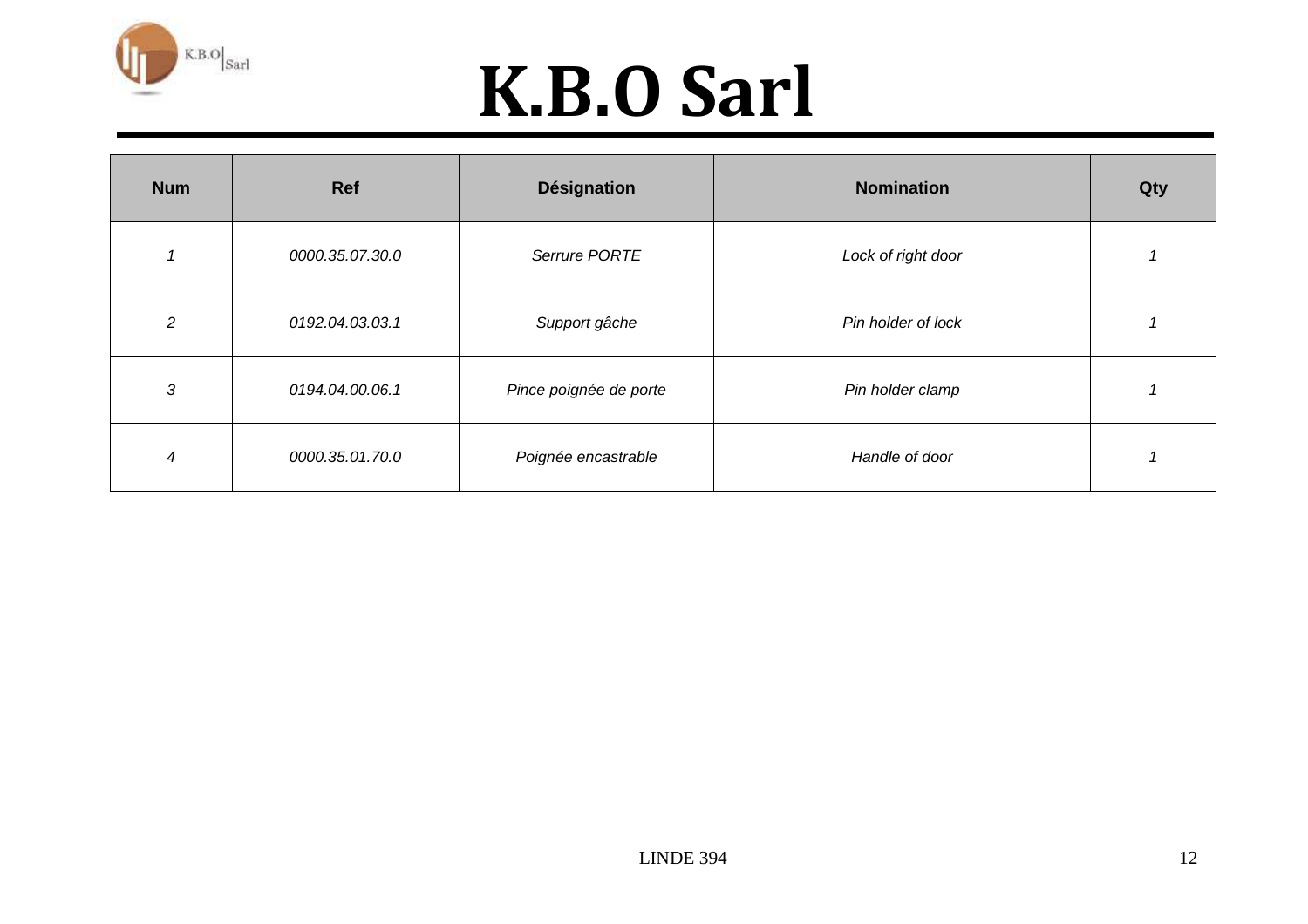

#### **Porte droite / Right door**

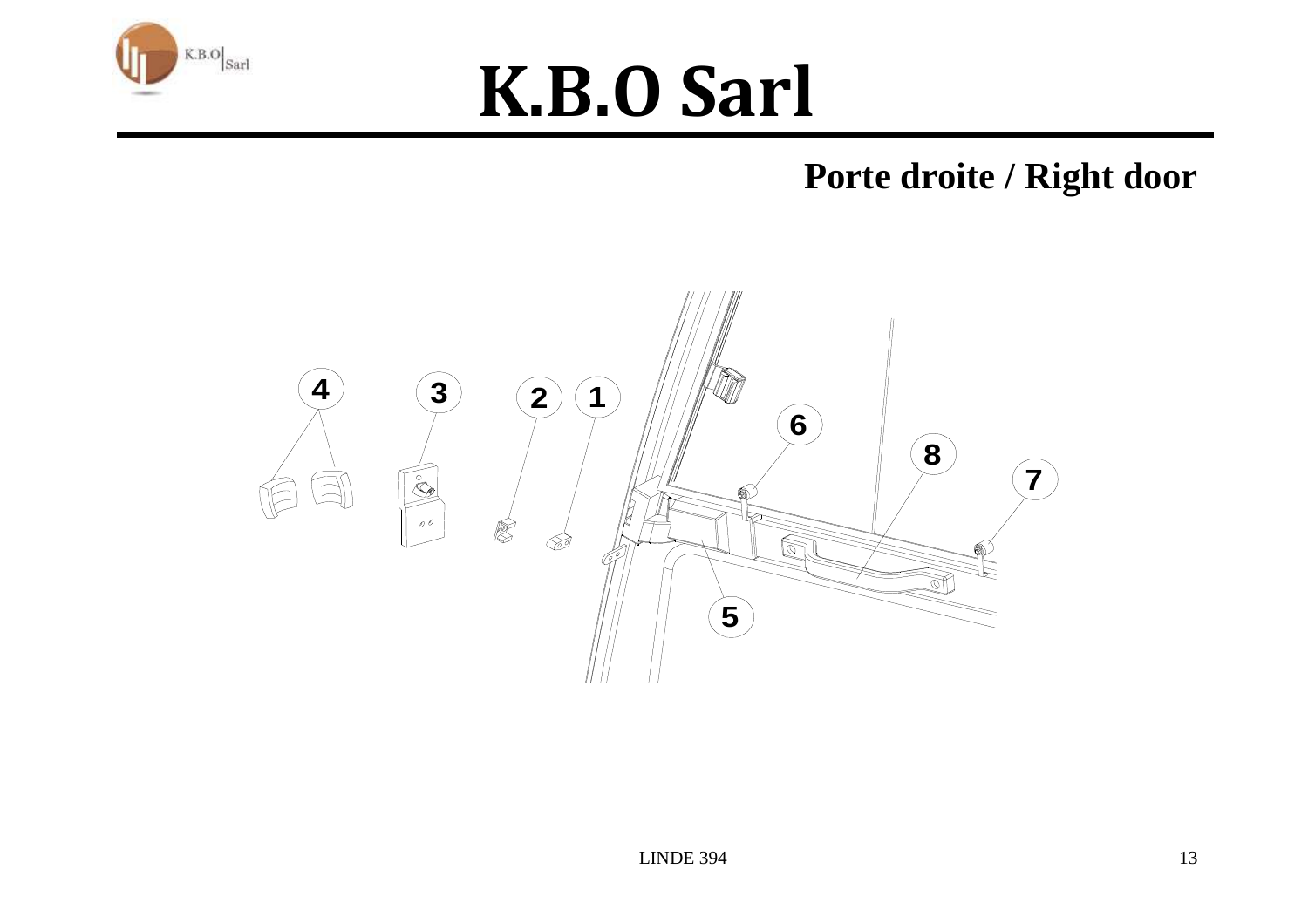

| <b>Num</b>     | Ref             | <b>Désignation</b>                | <b>Nomination</b>           | Qty            |
|----------------|-----------------|-----------------------------------|-----------------------------|----------------|
| $\mathcal I$   | 0000.35.34.20.0 | Guide                             | Slide                       | 1              |
| $\overline{c}$ | 0000.35.34.30.0 | Guide-porte                       | Slide guide                 | 1              |
| 3              | 0192.04.03.03.1 | Support gâche                     | Pin holder of lock          |                |
| 4              | 0194.04.00.06.1 | Pince poignée de porte            | Pin holder clamp            |                |
| $\sqrt{5}$     | 0000.35.33.90.0 | Cache Serrure porte               | Cover of lock of right door | 1              |
| 6              | 0150.04.07.11.2 | Fixation de vitre panneau avant   | Front sliding glass holder  | $\overline{1}$ |
| $\overline{7}$ | 0150.04.07.11.3 | Fixation de vitre panneau arrière | Rear sliding glass holder   | 1              |
| 8              | 0000.35.30.50.0 | Pognée intérieure                 | handle of door              | 1              |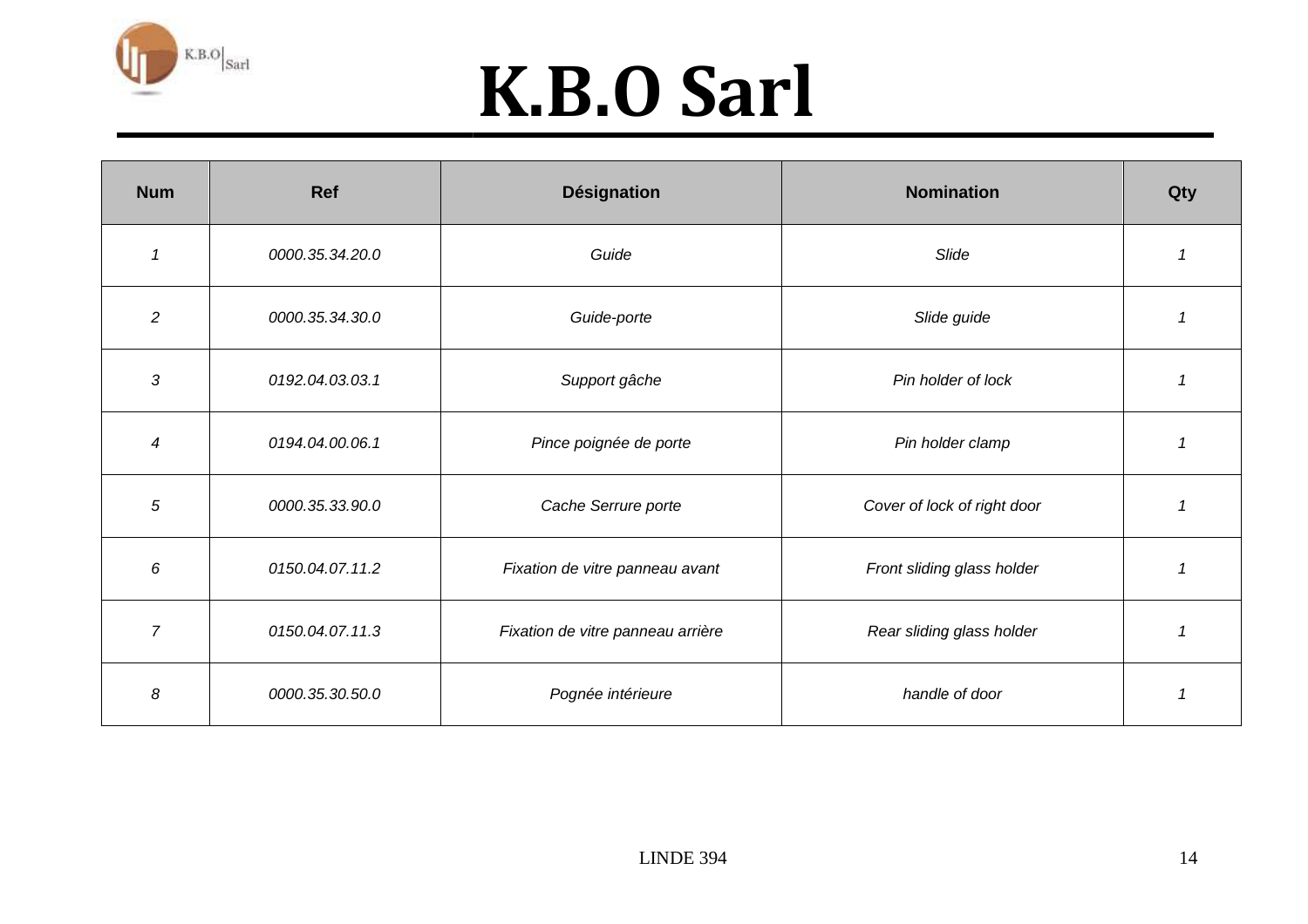

#### Porte droite / Right door

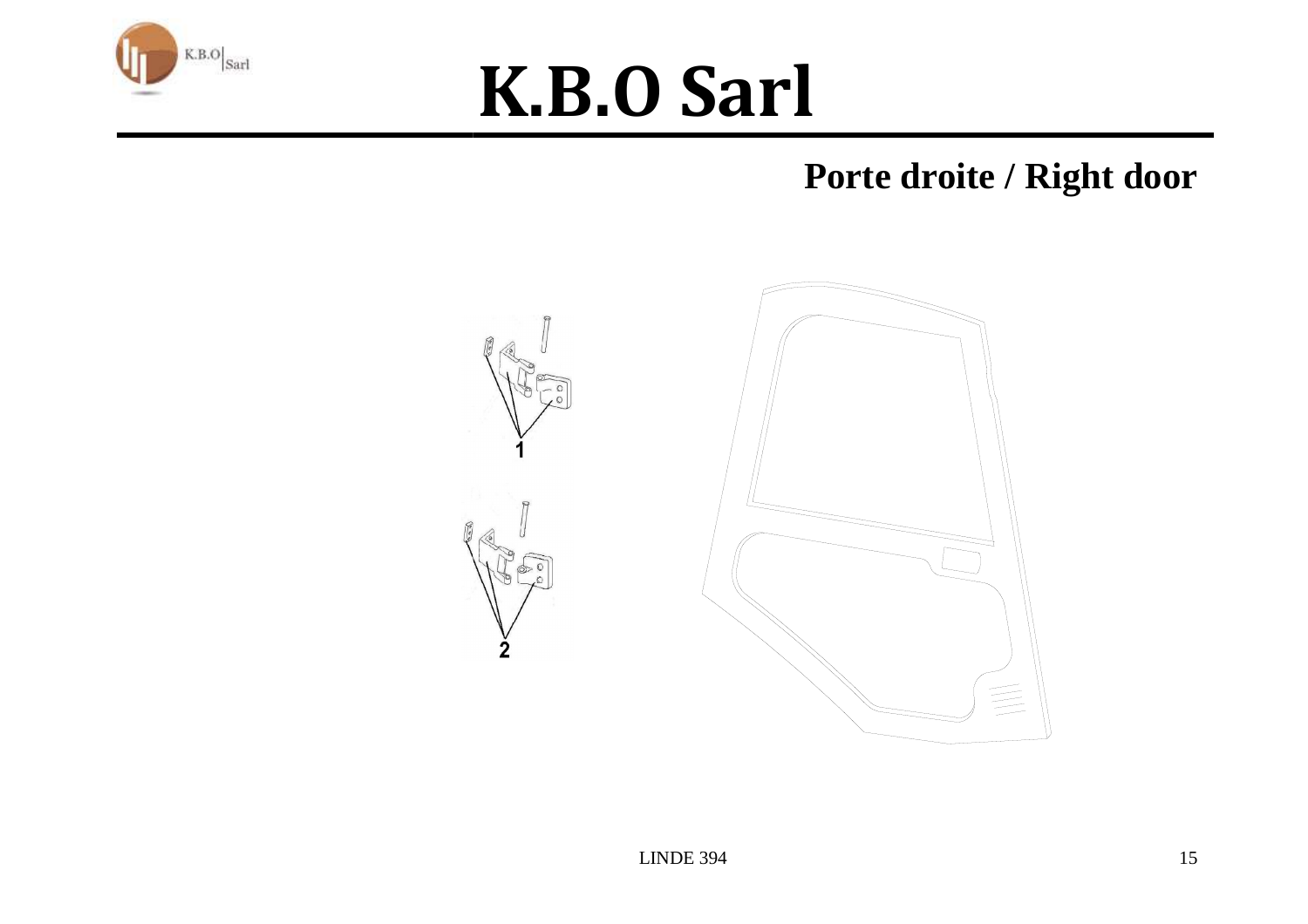

| <b>Num</b>    | Ref             | <b>Désignation</b>         | <b>Nomination</b>  | Qty |
|---------------|-----------------|----------------------------|--------------------|-----|
|               | 0194.05.09.26.1 | Charnière de serrage haute | Hinge clamp        |     |
| $\mathcal{L}$ | 0194.05.09.26.0 | Charnière droite basse     | <b>Right hinge</b> |     |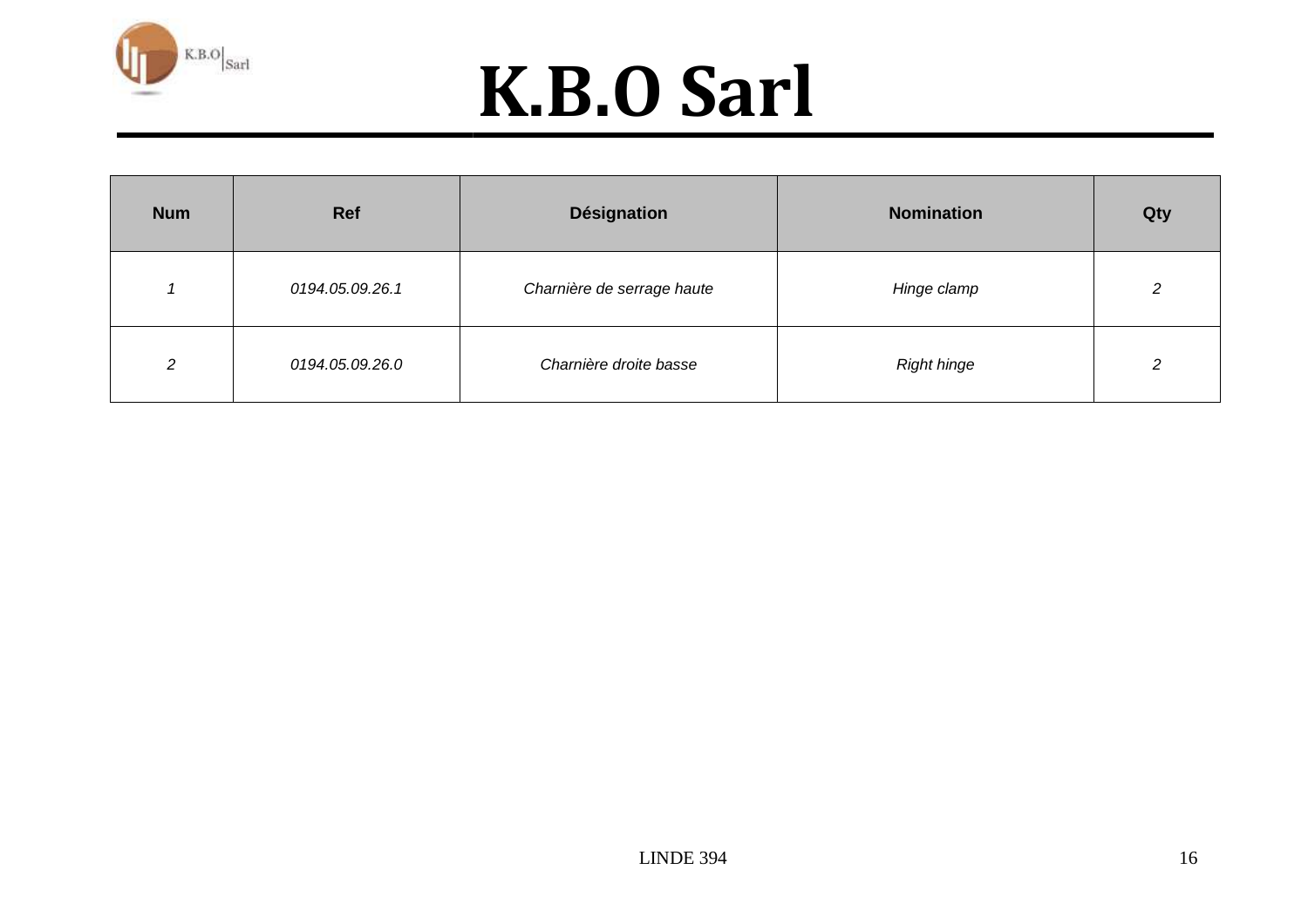

#### **Porte gauche / Left door**





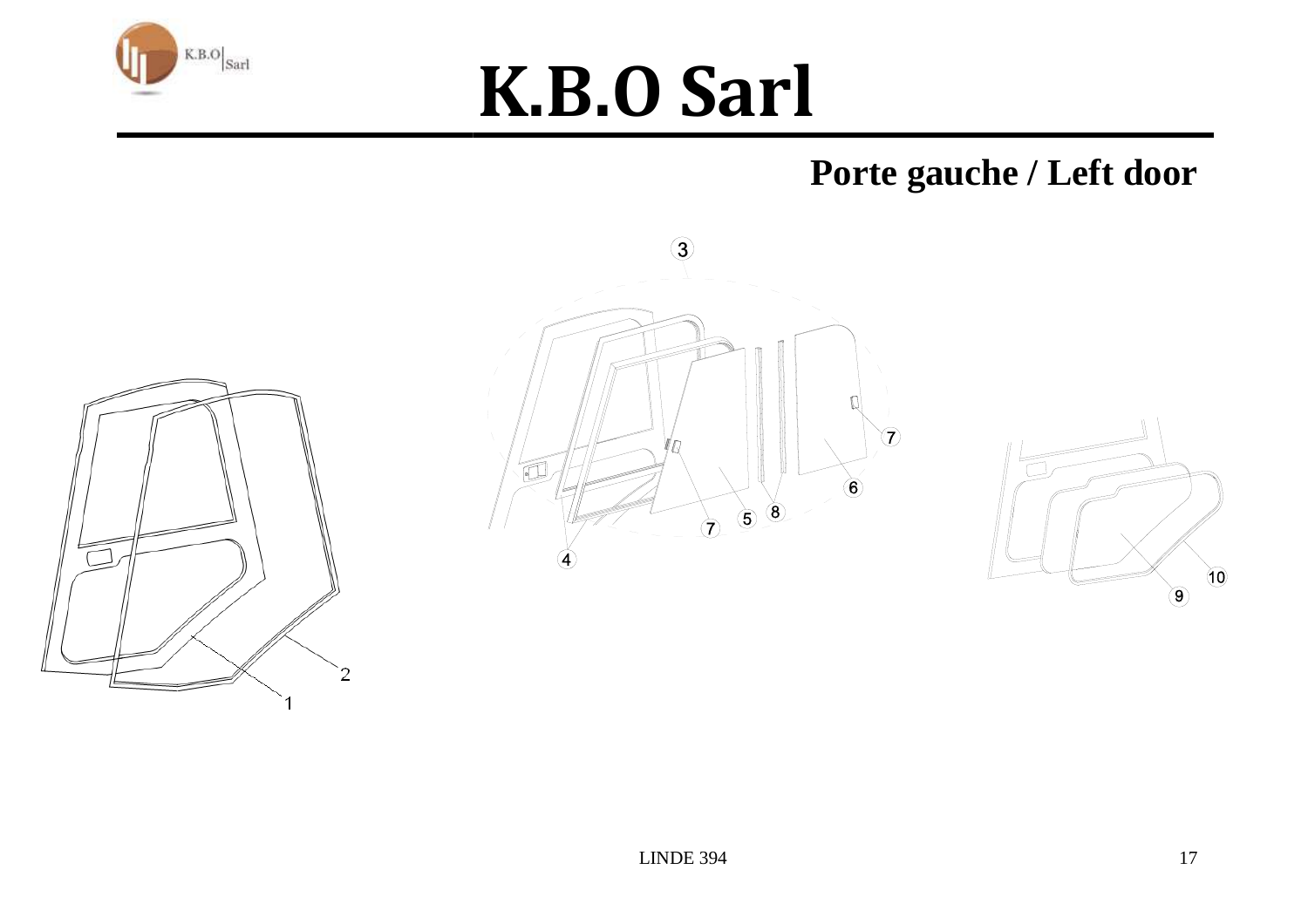

| <b>Num</b>     | <b>Ref</b>      | <b>Désignation</b>                         | <b>Nomination</b>                | Qty |
|----------------|-----------------|--------------------------------------------|----------------------------------|-----|
|                | 0194.04.01.00.1 | Porte métallique gauche nue                | Structure of left door           |     |
| $\overline{c}$ | 0194.15.04.00.0 | Joint encadrement de porte gauche          | Seal of left door                |     |
| 3              | 0192.04.02.00.1 | Baie coulissante complète                  | Sliding window complete          |     |
| 4              | 0192.04.01.03.1 | Structure de baie coulissante porte gauche | Frame of sliding window          |     |
| 5              | 0192.04.04.02.0 | Vitre avant coulissante porte gauche       | Sliding front glass of left door |     |
| 6              | 0192.04.05.02.0 | Vitre arrière porte gauche                 | Sliding rear glass of left door  |     |
| $\overline{7}$ | 0000.35.30.50.0 | Poignée vitre coulissante porte gauche     | Holder of glass                  |     |
| 8              | 0192.03.27.40.2 | Joint d'étanchéité de baie coulissante     | Seal between the twice window    |     |
| 9              | 0194.04.06.01.1 | Vitre basse porte gauche                   | Lower glass of left door         |     |
| 10             | 0194.15.04.01.0 | Vitre basse avec joint                     | Lower glass with seal            |     |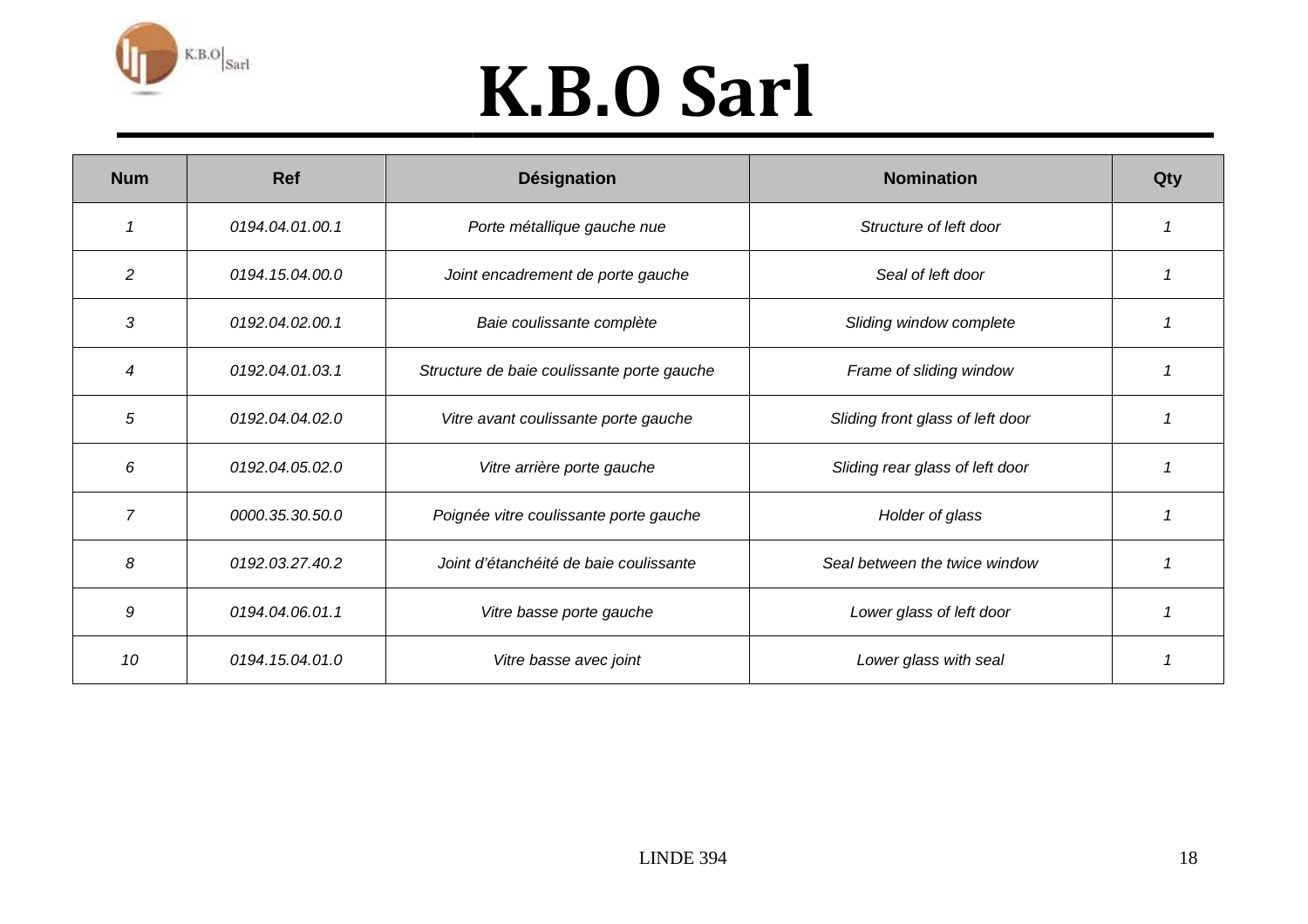

**Porte gauche / Left door**

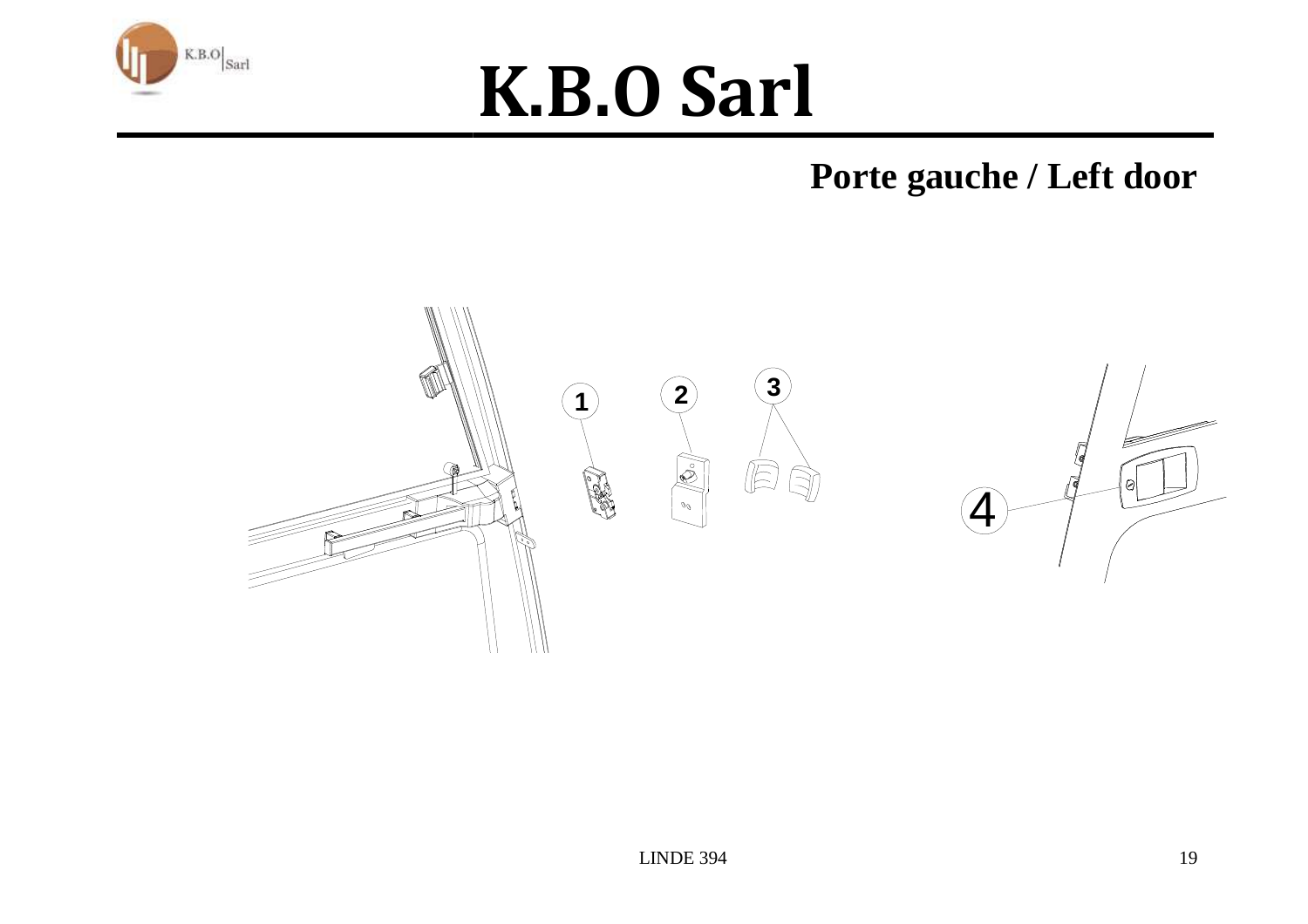

| <b>Num</b> | <b>Ref</b>      | <b>Désignation</b>     | <b>Nomination</b>  | Qty |
|------------|-----------------|------------------------|--------------------|-----|
|            | 0000.35.07.20.0 | Serrure porte          | Lock of left door  |     |
| 2          | 0192.04.03.03.1 | Support gâche          | Pin holder of lock |     |
| 3          | 0194.04.00.06.1 | Pince poignée de porte | Pin holder clamp   |     |
| 4          | 0000.35.01.70.0 | Poignée encastrable    | Handle of door     |     |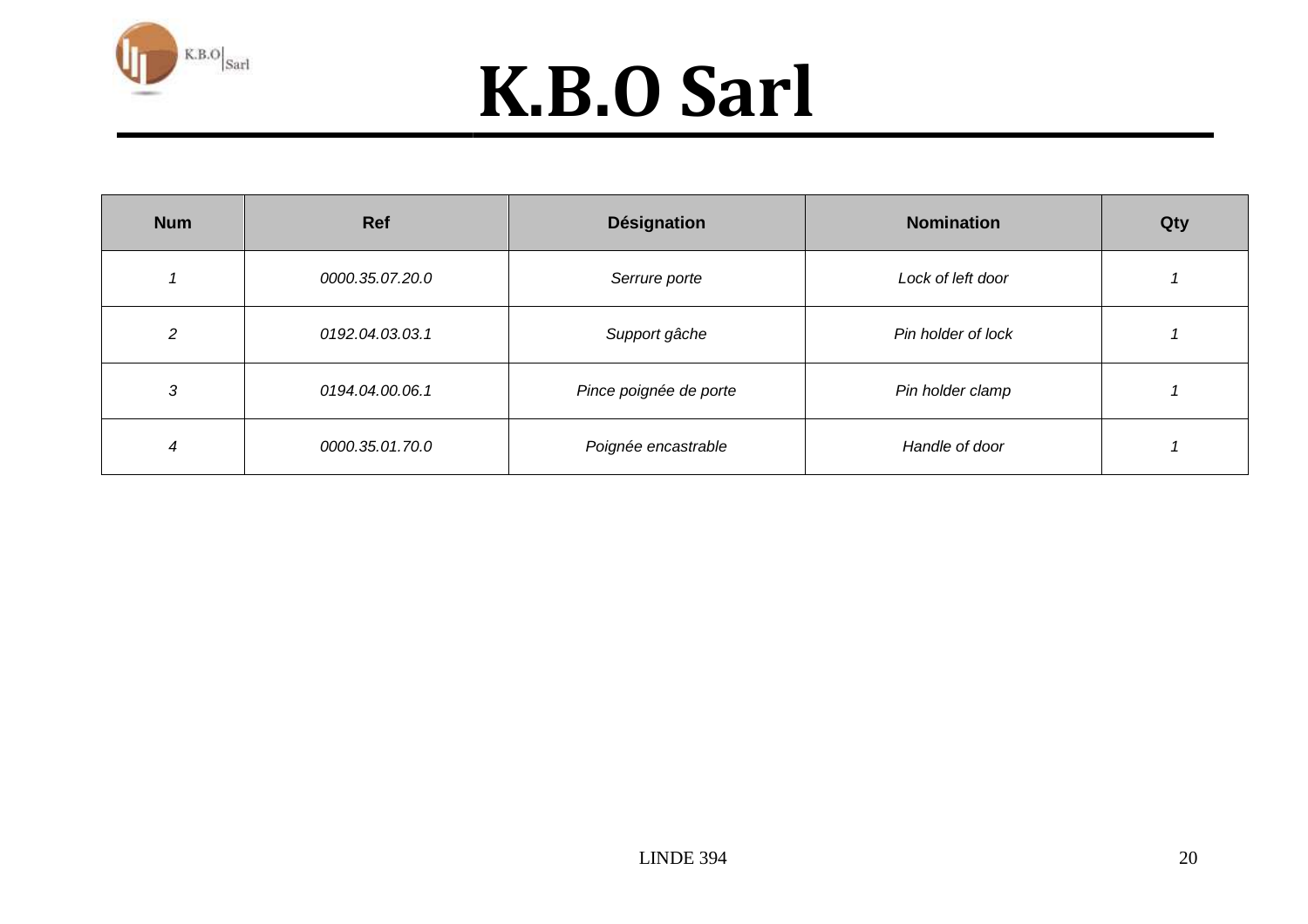

#### Porte gauche / Left door

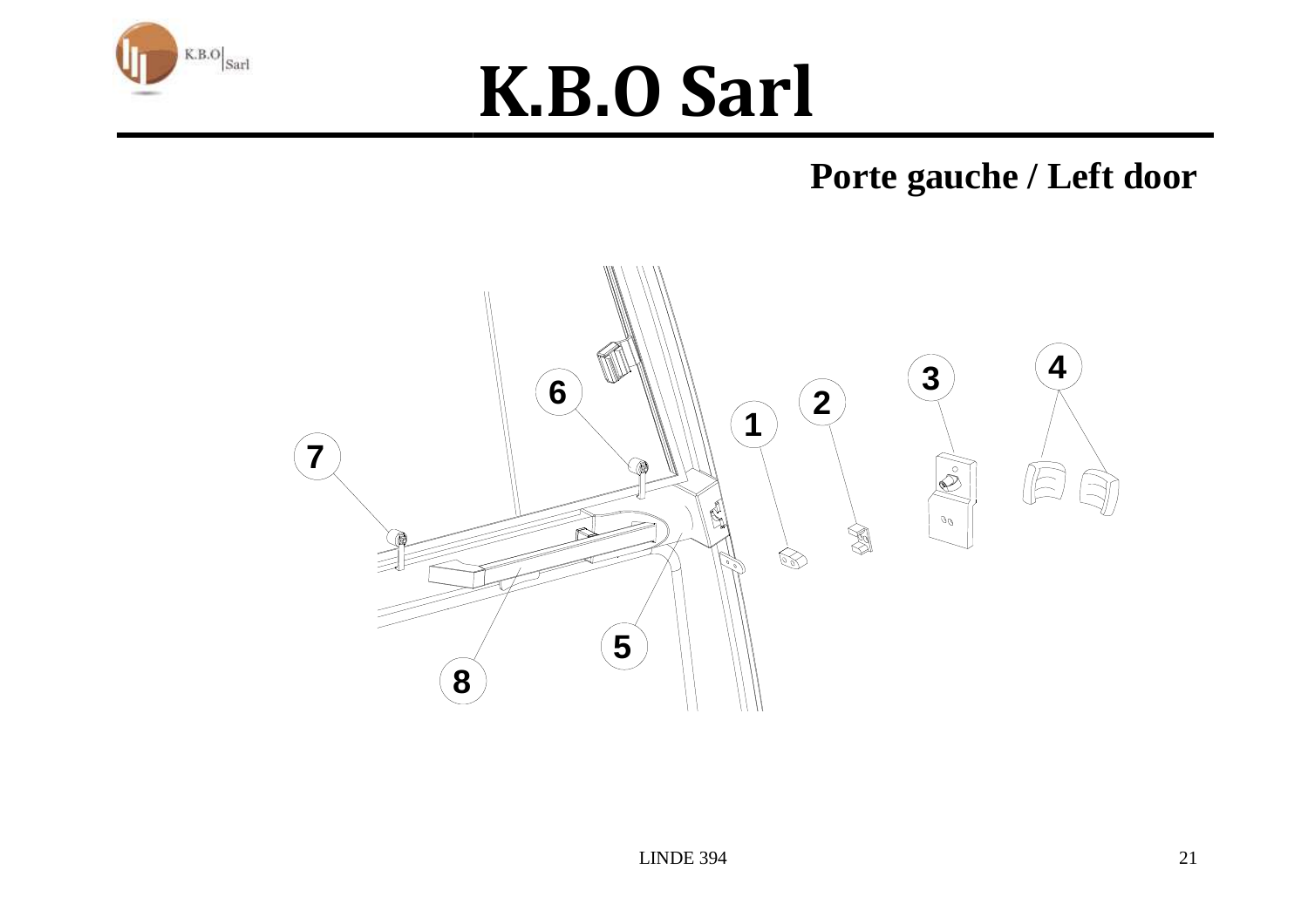

| <b>Num</b>               | Ref             | <b>Désignation</b>        | <b>Nomination</b>          | Qty |
|--------------------------|-----------------|---------------------------|----------------------------|-----|
|                          | 0000.35.34.20.0 | Guide                     | Slide                      |     |
| $\overline{2}$           | 0000.35.34.30.0 | Guide-porte               | Slide guide                |     |
| 3                        | 0192.04.03.03.1 | Support gâche             | Pin holder of lock         |     |
| $\boldsymbol{\varDelta}$ | 0194.04.00.06.1 | Pince poignée de porte    | Pin holder clamp           |     |
| 5                        | 0000.35.10.40.0 | Cache Serrure porte       | Cover of lock of left door |     |
| 6                        | 0150.04.07.11.2 | Fixation de vitre avant   | Front sliding glass holder |     |
| $\overline{7}$           | 0150.04.07.11.3 | Fixation de vitre arrière | Rear sliding glass holder  |     |
| 8                        | 0000.35.04.30.0 | Pognée intérieure         | handle of door             |     |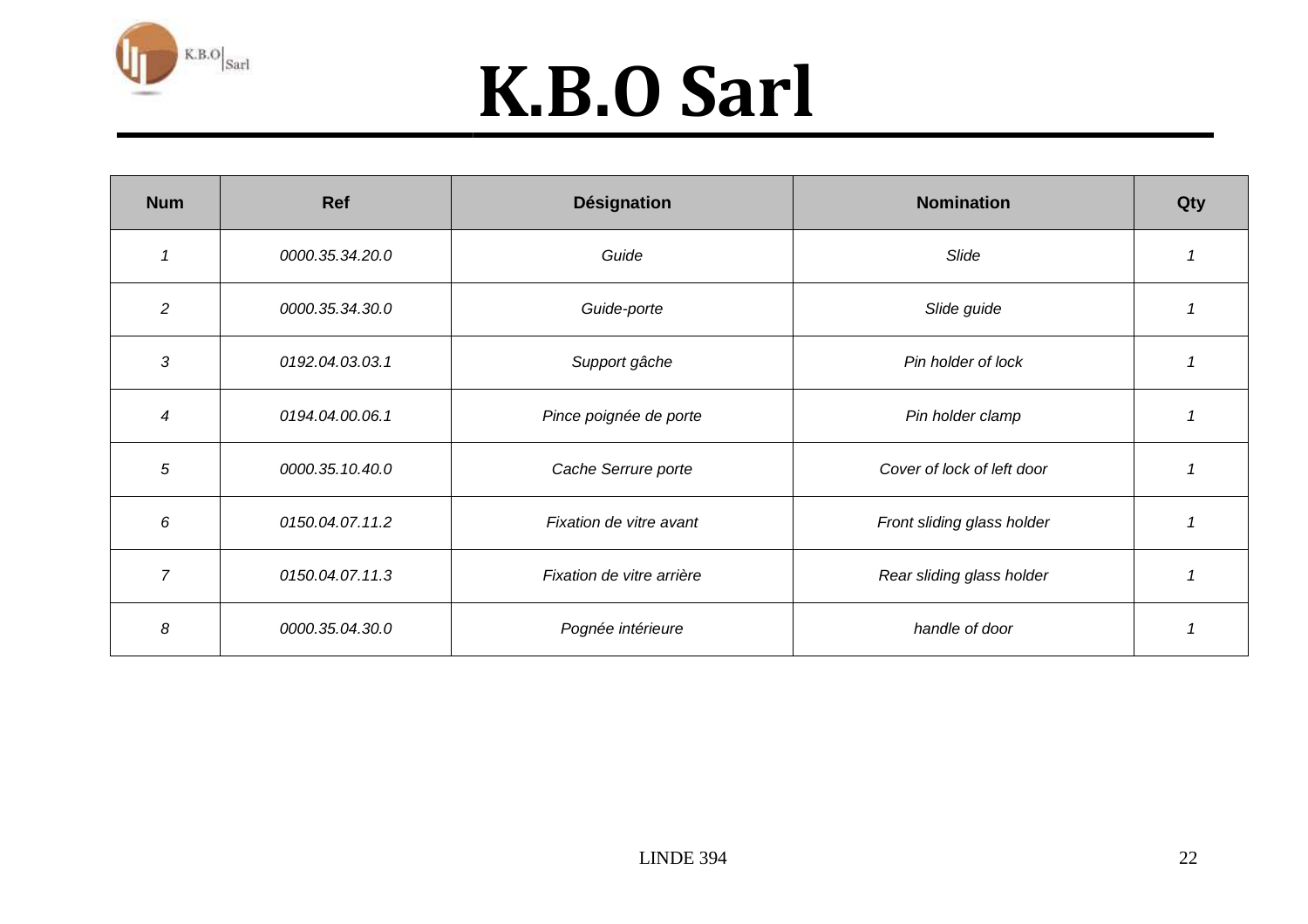

#### Porte gauche / Left door

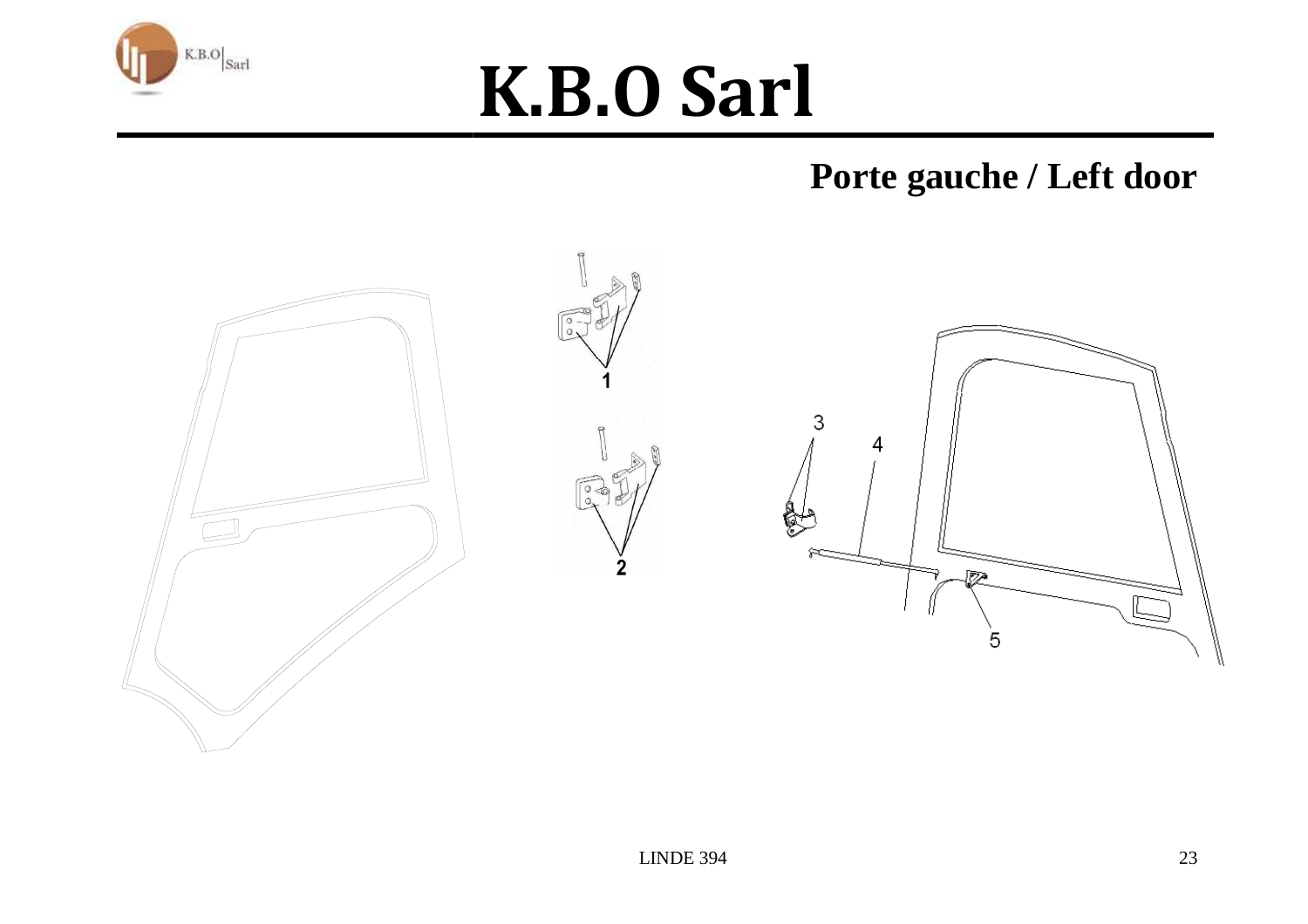

| <b>Num</b>     | Ref             | <b>Désignation</b>              | <b>Nomination</b>       | Qty |
|----------------|-----------------|---------------------------------|-------------------------|-----|
|                | 0194.04.09.26.0 | Charnière haute de porte        | Top left hinge          | 2   |
| $\overline{c}$ | 0192.04.09.26.1 | Charnière basse de porte        | Lower left hinge        | 2   |
| 3              | 0194.04.14.88.0 | Pince support de vérin de porte | Gas spring holder clamp |     |
| 4              | 0000.05.05.50.0 | Vérin de porte                  | Gas spring              |     |
| 5              | 0192.04.14.89.0 | Support vérin de porte          | Gas spring holder       |     |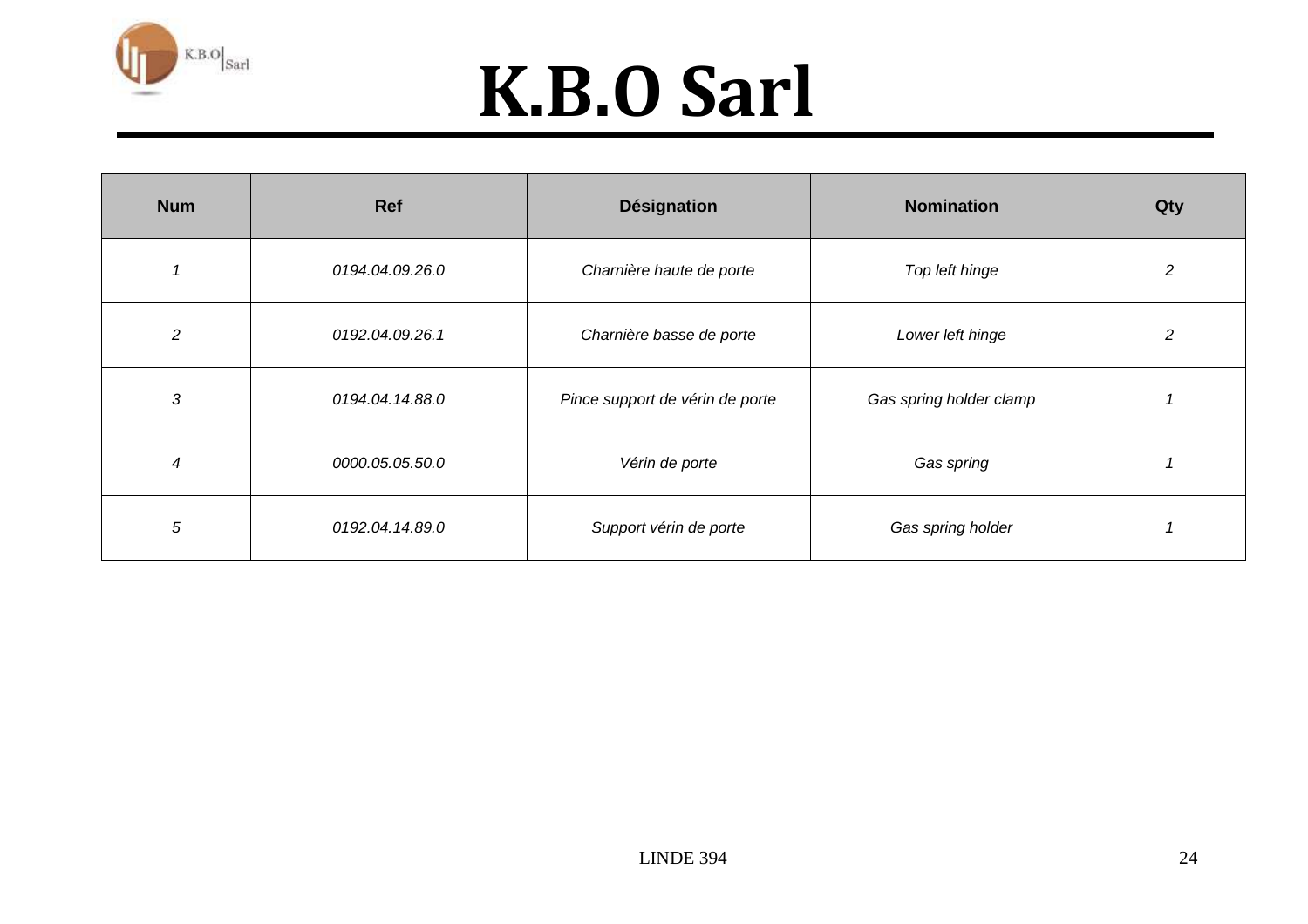

Porte gauche deux parties / Two parts left door

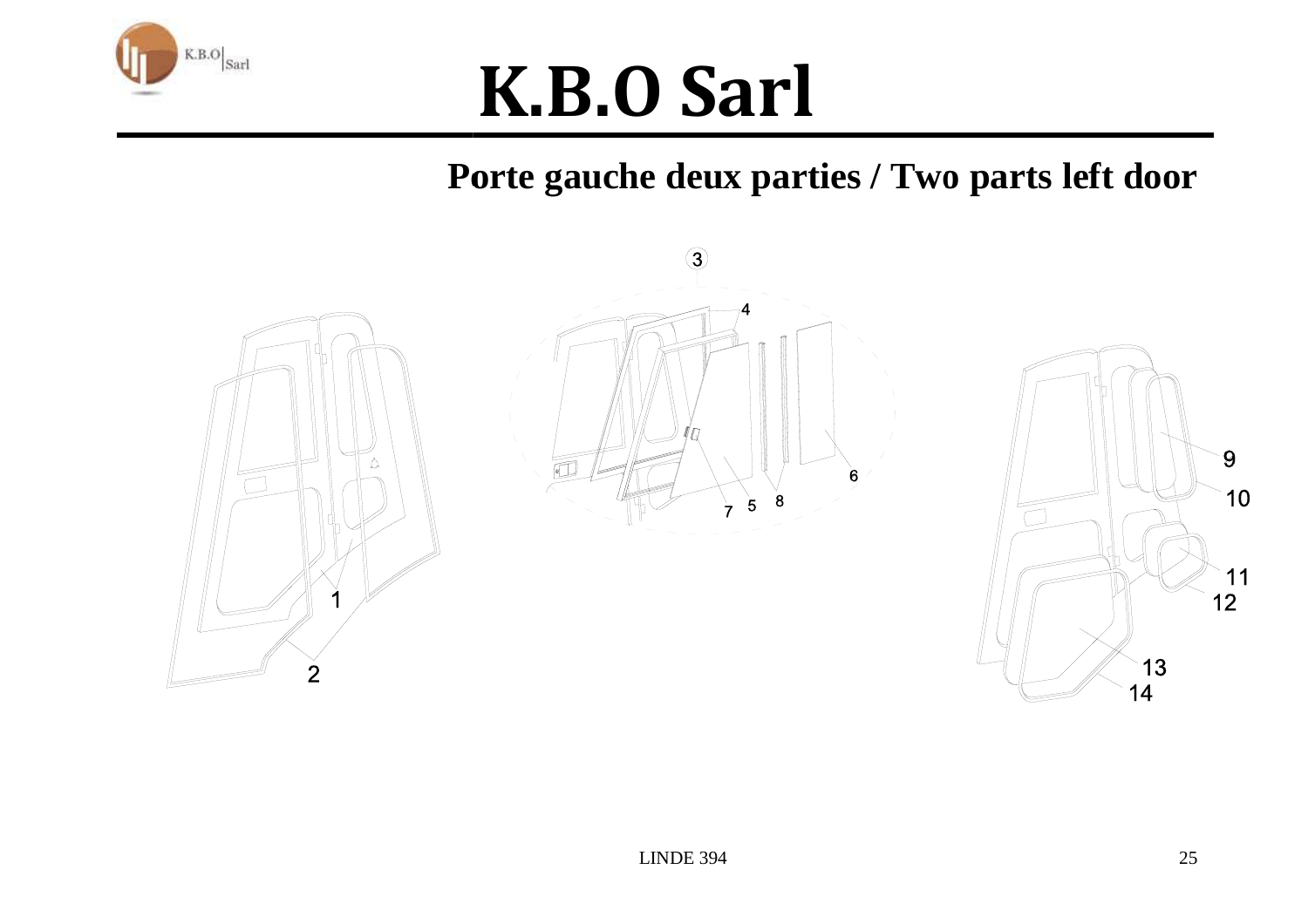

| <b>Num</b>     | <b>Ref</b>      | <b>Désignation</b>                         | <b>Nomination</b>                | Qty |
|----------------|-----------------|--------------------------------------------|----------------------------------|-----|
|                | 0194.04.01.02.1 | Porte métallique gauche nue                | Structure of left door           |     |
| $\overline{c}$ | 0194.15.06.00.0 | Joint encadrement de porte gauche          | Seal of left door                |     |
| 3              | 0192.04.00.02.2 | Baie coulissante complète                  | Sliding window complete          |     |
| 4              | 0192.04.01.03.0 | Structure de baie coulissante porte gauche | Frame of sliding window          |     |
| 5              | 0192.04.04.03.0 | Vitre avant coulissante porte gauche       | Sliding front glass of left door |     |
| 6              | 0192.04.05.03.0 | Vitre arrière porte gauche                 | Sliding rear glass of left door  |     |
| $\overline{7}$ | 0000.35.30.50.0 | Poignée vitre coulissante porte gauche     | Holder of glass                  |     |
| 8              | 0192.03.27.40.1 | Joint d'étanchéité de baie coulissante     | Seal between the twice window    | 1   |
| 9              | 0194.04.06.02.0 | Vitre haute porte gauche arrière           | Higher glass of left door        |     |
| 10             | 0194.15.04.04.0 | Joint de vitre haute arrière porte         | Seal of Higher glass             |     |
| 11             | 0194.04.08.00.0 | Vitre basse arrière porte gauche           | Lower glass of left door         |     |
| 12             | 0194.15.04.03.0 | Joint de vitre basse arrière               | Seal of Lower glass              | -1  |
| 13             | 0194.04.07.00.0 | Vitre basse avant porte gauche             | Lower glass of left door         |     |
| 14             | 0194.15.04.02.0 | Joint de vitre basse avant                 | Seal of Lower glass              |     |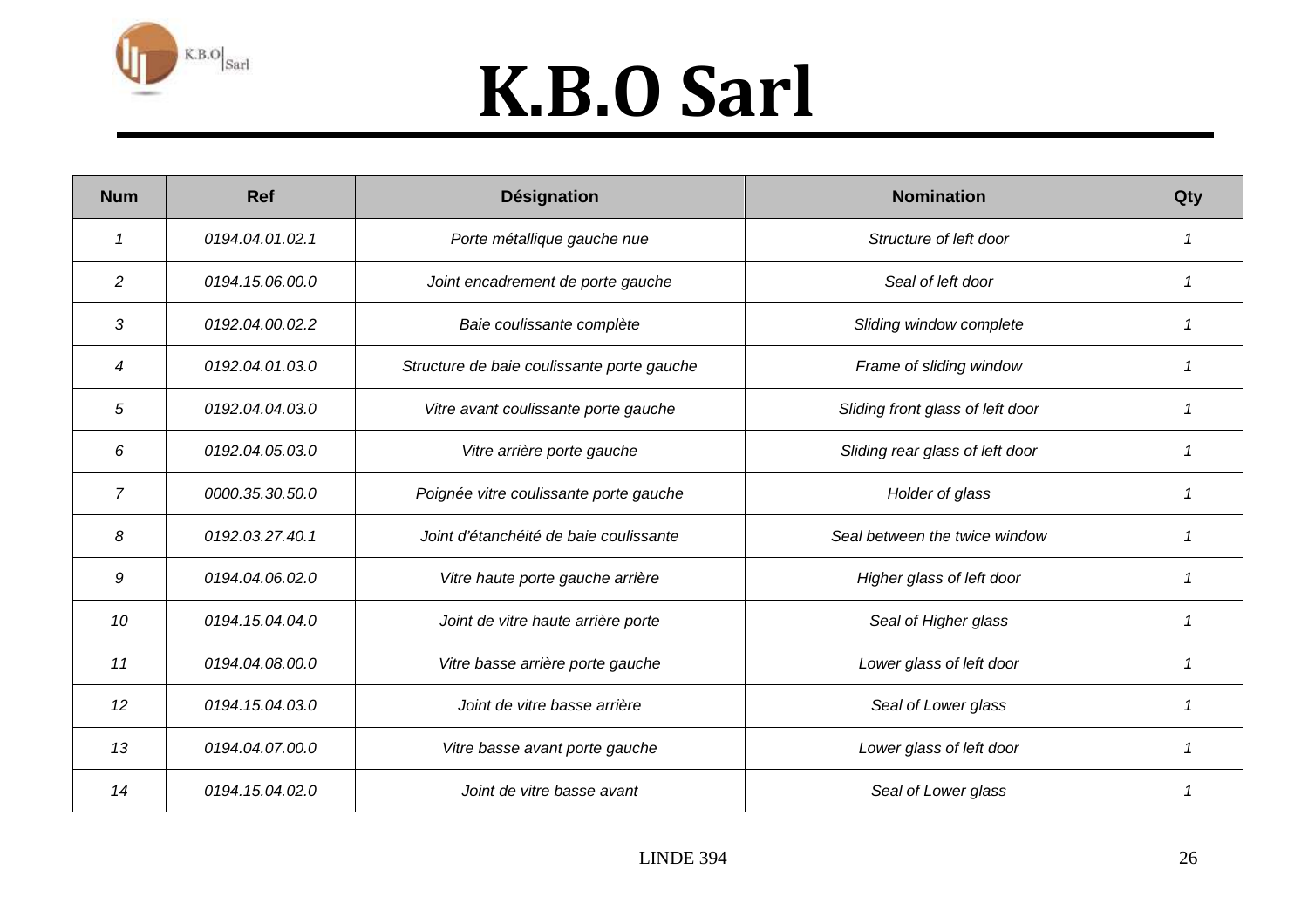

#### Porte gauche / Left door



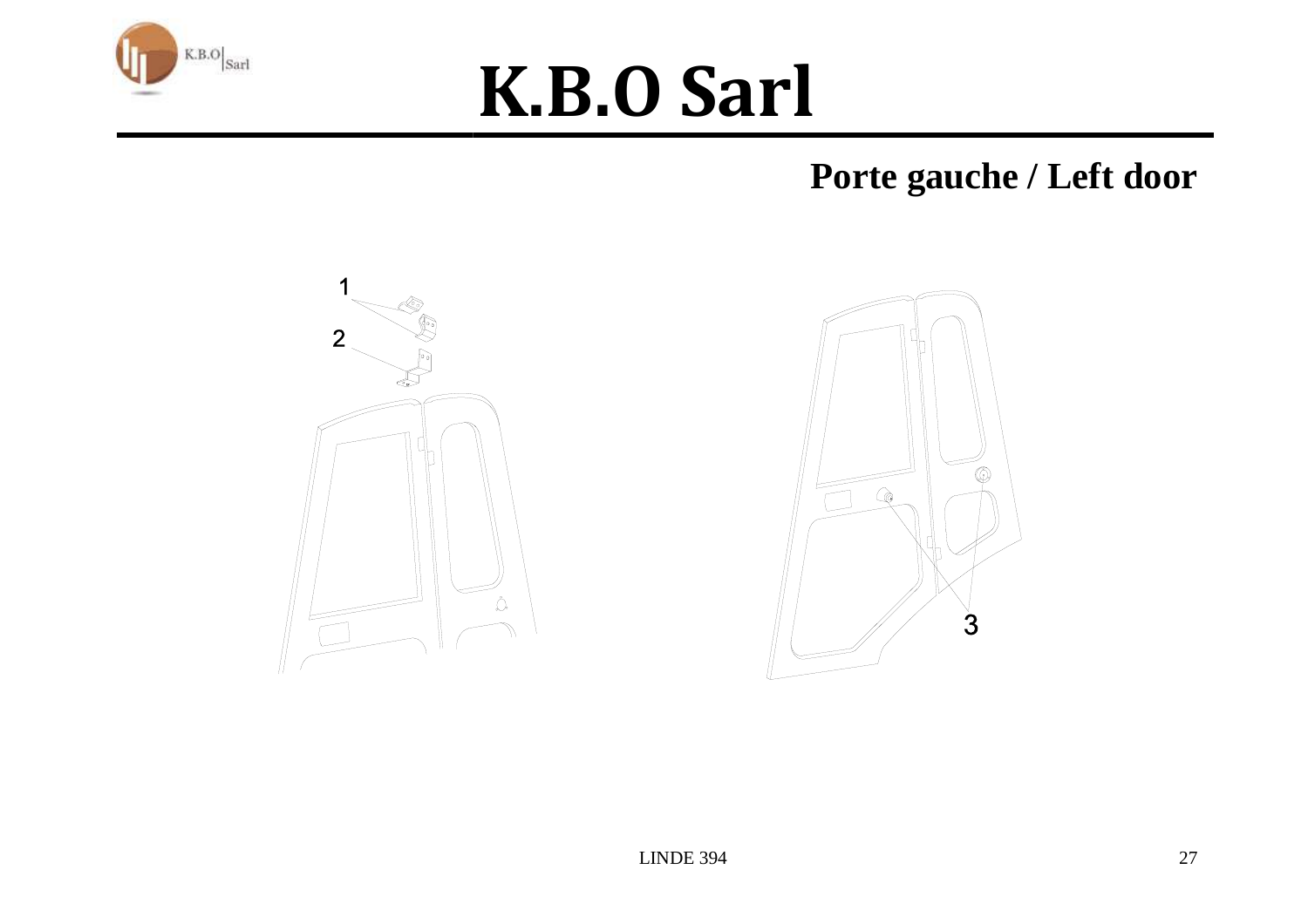

| <b>Num</b> | <b>Ref</b>      | <b>Désignation</b>                           | <b>Nomination</b>                 | Qty |
|------------|-----------------|----------------------------------------------|-----------------------------------|-----|
| 1          | 0194.04.03.71.1 | Levier de serrage pour porte deux<br>parties | Coupling clamp for two parts door |     |
| 2          | 0192.04.03.72.1 | Fixation de porte deux parties               | Fixing of two parts door          |     |
| 3          | 0000.35.14.00.0 | Loquet de porte deux partie                  | Latch of two parts door           |     |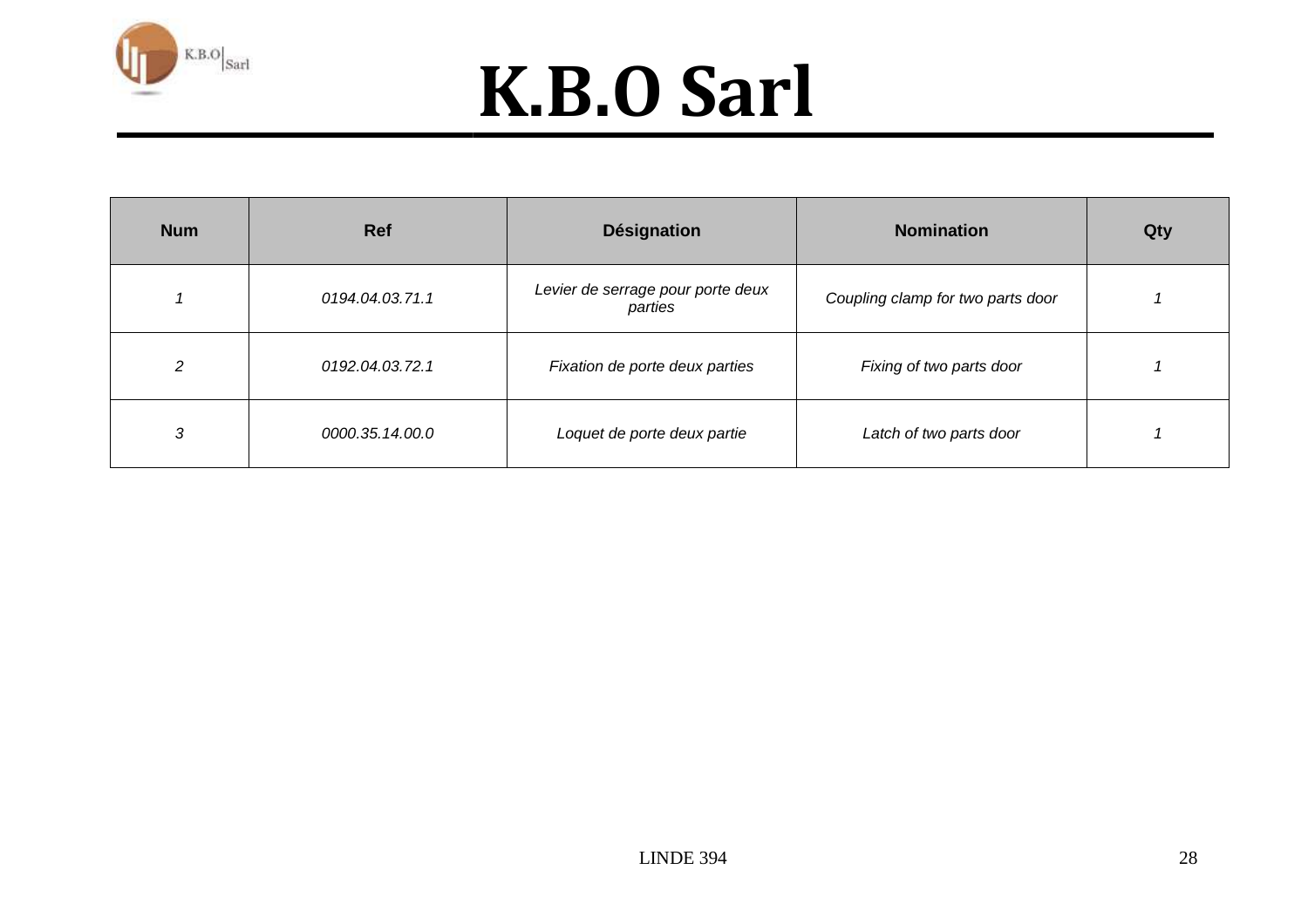

#### **Porte gauche deux parties / Left door two partsdeux door parts**



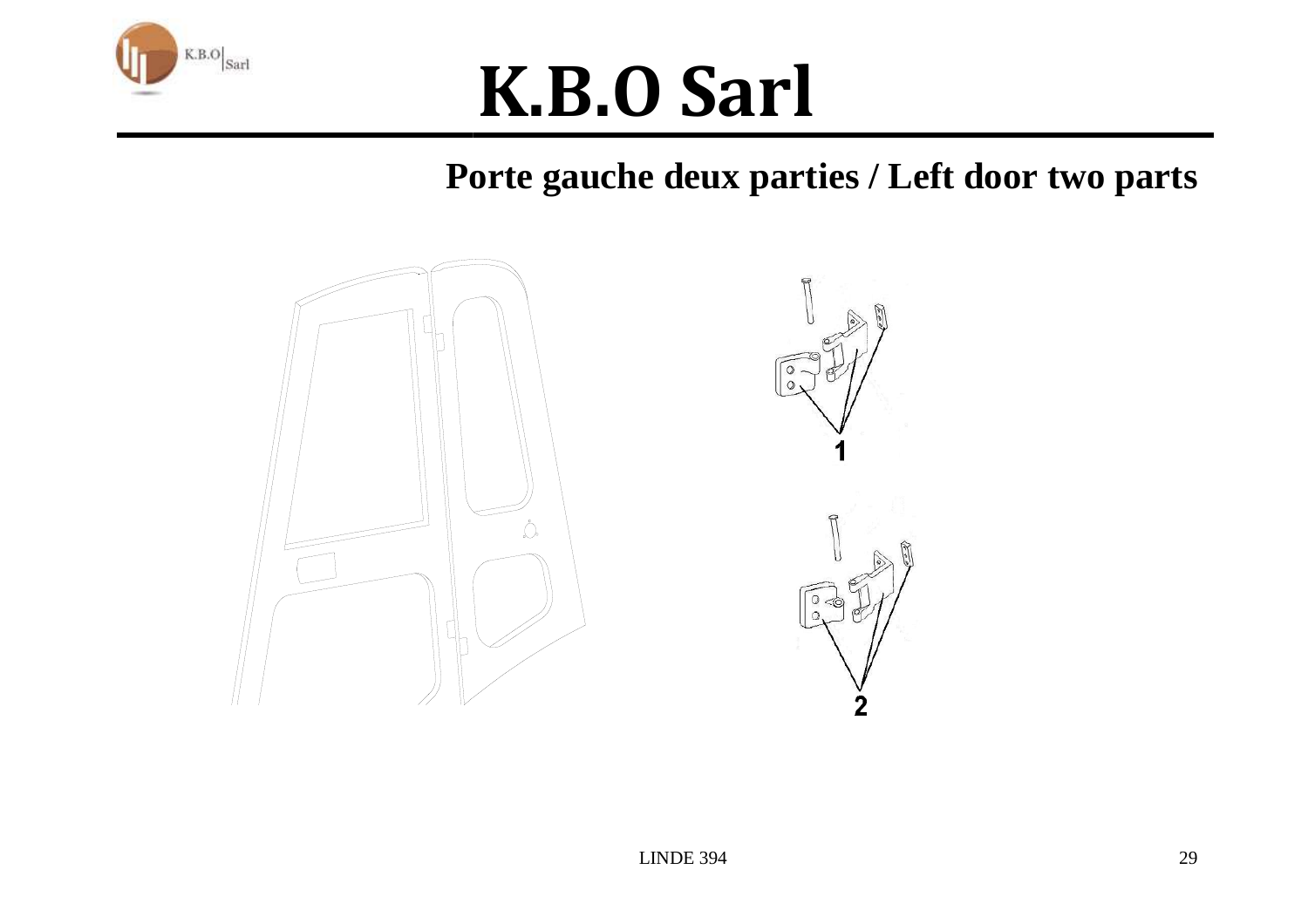

| <b>Num</b> | <b>Ref</b>      | <b>Désignation</b>       | <b>Nomination</b> | Qty |
|------------|-----------------|--------------------------|-------------------|-----|
|            | 0194.27.00.00.0 | Charnière haute de porte | Top left hinge    |     |
| ົ          | 0194.28.00.00.0 | Charnière basse de porte | Lower left hinge  |     |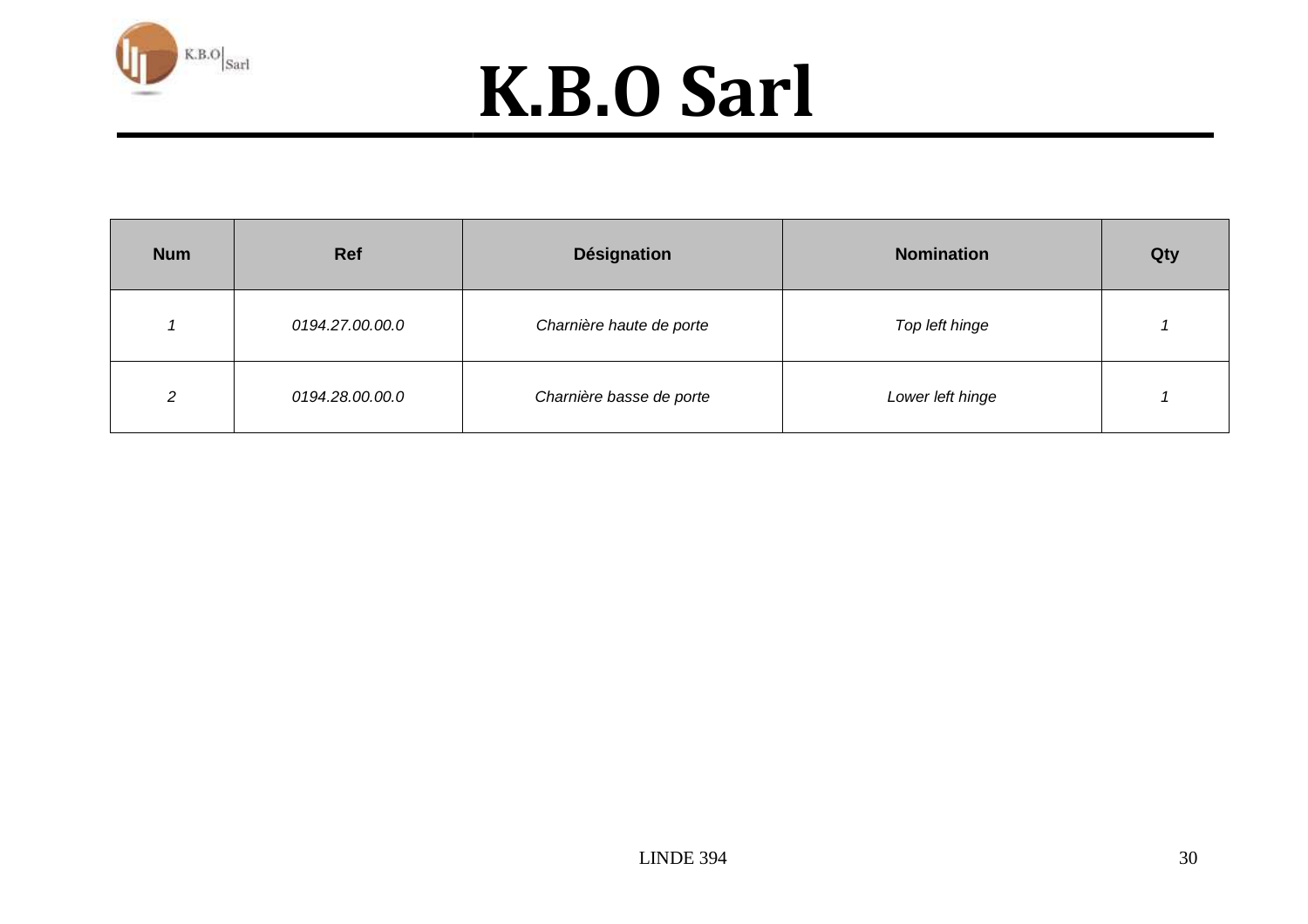

#### **Chauffage / Heater**

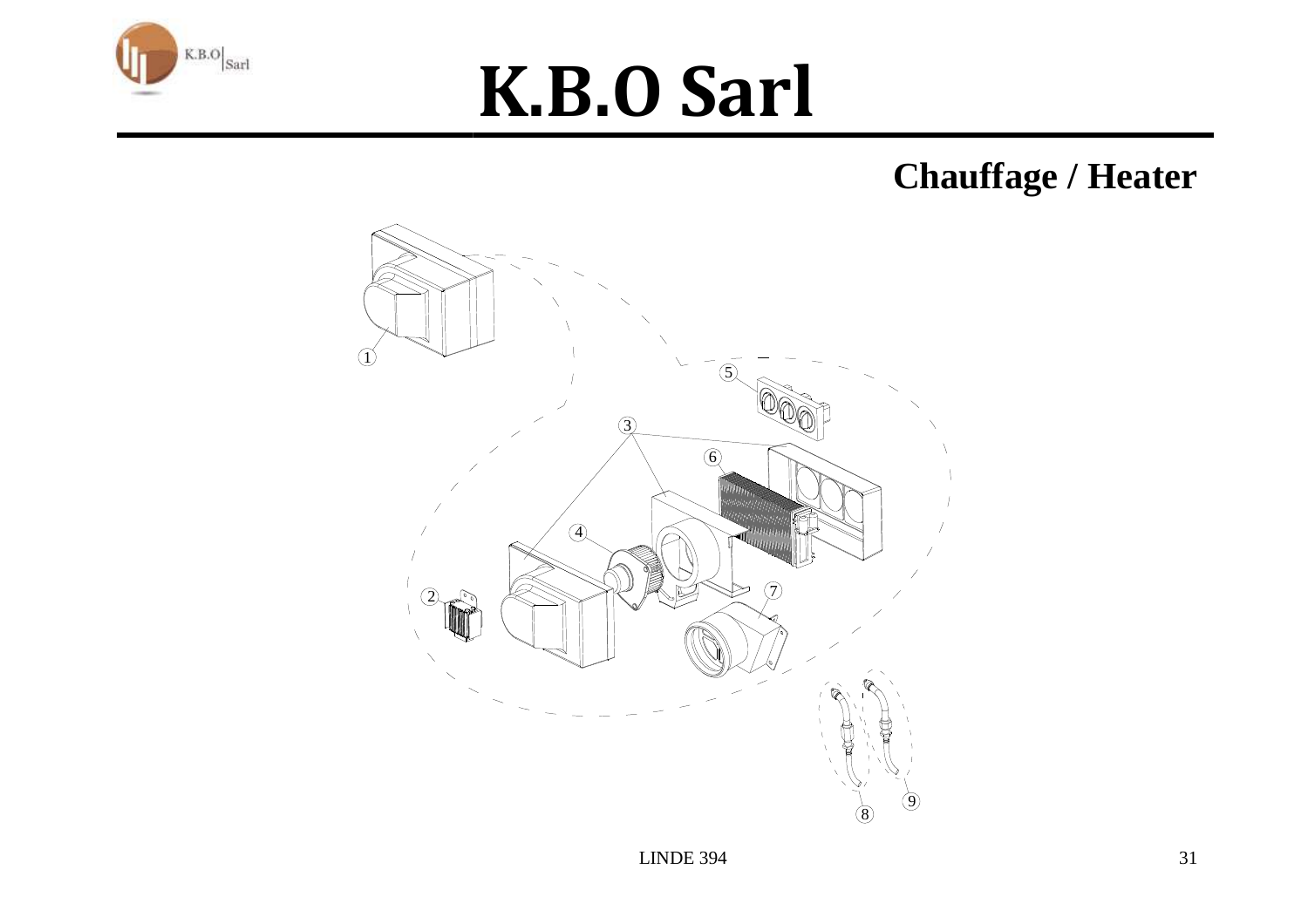

| <b>Num</b>     | <b>Ref</b>      | <b>Désignation</b>            | <b>Nomination</b>           | Qty |
|----------------|-----------------|-------------------------------|-----------------------------|-----|
|                | 0194.07.02.00.0 | Chauffage                     | Heater (heating unit)       |     |
| 2              | 0000.07.26.90.0 | Résistance                    | Resistance                  |     |
| 3              | 0192.07.10.00.0 | <b>Bloc</b> résistance        | <b>Heating block</b>        |     |
| 4              | 0000.07.04.10.0 | Ventilateur Electrique        | Electric ventilator         |     |
| 5              | 0000.07.09.80.0 | Panneau de contrôle chauffage | <b>Control Panel</b>        |     |
| 6              | 0000.07.00.50.0 | Appareil de chauffage         | Air heater use              |     |
| $\overline{7}$ | 0194.07.04.10.0 | Filtre à air                  | Air filter                  |     |
| 8              | 0194.07.12.01.0 | Tuyau entrée chauffage Diesel | <b>Heater inlet Diesel</b>  |     |
| 9              | 0194.07.12.02.0 | Tuyau sortie chauffage Diesel | <b>Heater outlet Diesel</b> |     |
| 8              | 0192.07.13.01.0 | Tuyau entrée chauffage Gaz    | <b>Heater inlet Gas</b>     |     |
| 9              | 0192.07.13.02.0 | Tuyau sortie chauffage Gaz    | <b>Heater outlet Gas</b>    |     |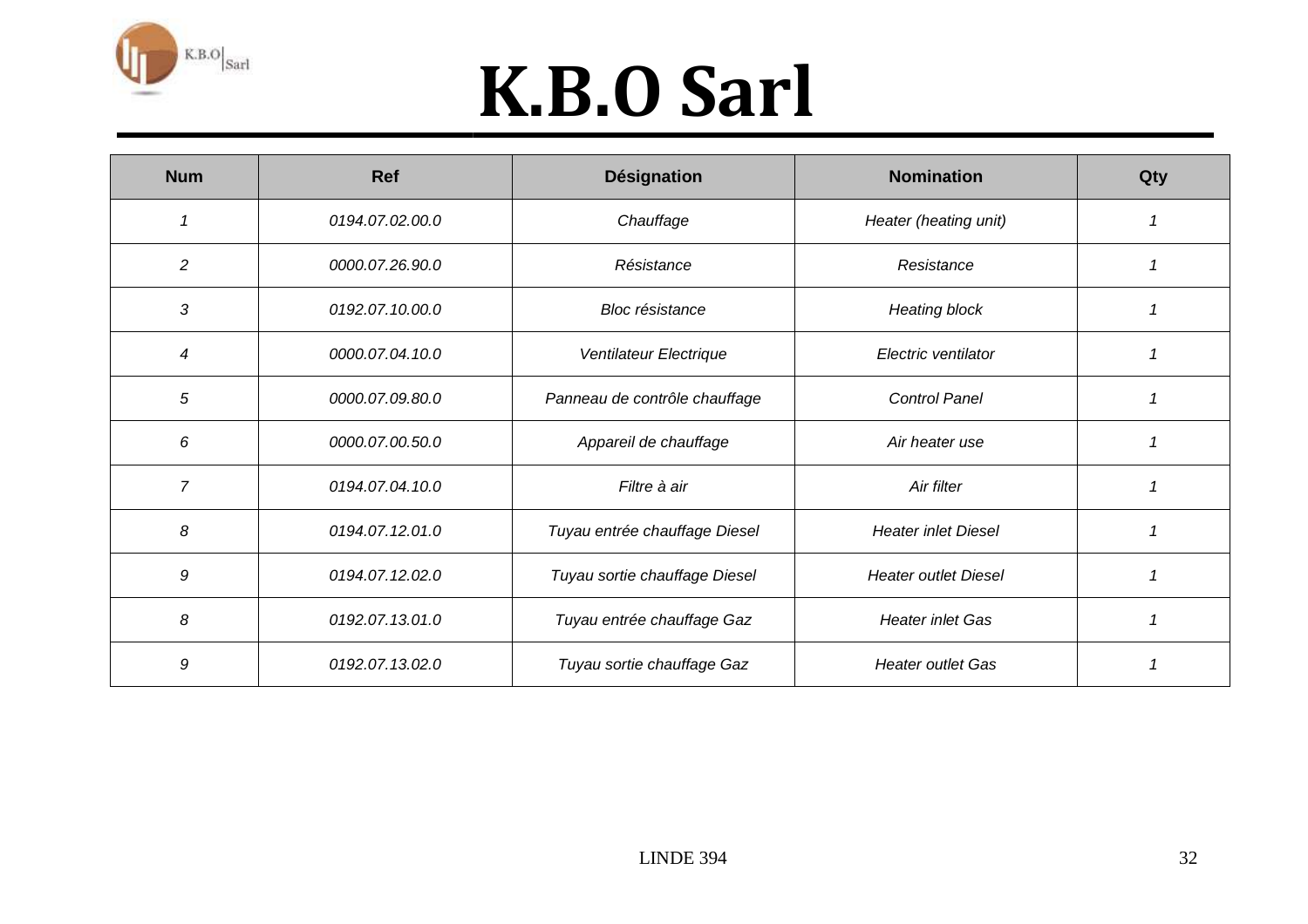

Feux / Light



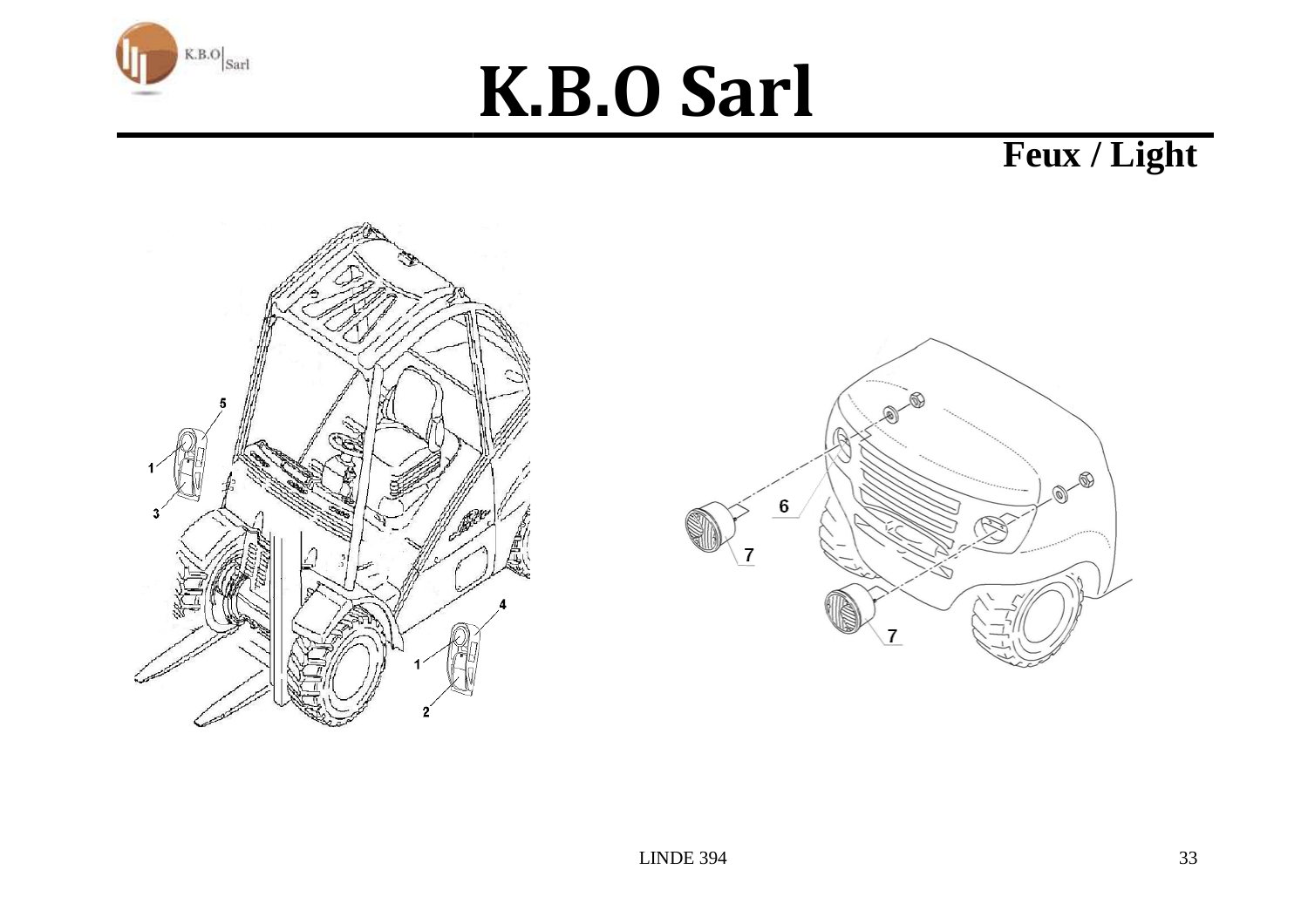

| <b>Num</b>     | <b>Ref</b>      | <b>Désignation</b>        | <b>Nomination</b>      | Qty            |
|----------------|-----------------|---------------------------|------------------------|----------------|
|                | 0191.11.03.30.0 | Réflecteurs               | Front road reflector   | $\overline{c}$ |
| $\overline{c}$ | 0191.11.02.70.0 | Voyant gauche             | Indicator lamp left    |                |
| 3              | 0000.11.02.60.0 | Voyant droit              | Indicator lamp right   |                |
| 4              | 0194.09.00.44.0 | Couvercle de feux gauche  | Lamp cover left        |                |
| $\sqrt{5}$     | 0194.09.00.45.0 | Couvercle de feux droit   | Lamp cover right       |                |
| 6              | 0192.02.09.01.0 | Fixation feux arrière     | Fixing rear light      | 2              |
| $\overline{7}$ | 0191.11.01.90.0 | Feux arrière avec ampoule | Rear light with bulbes | $\overline{c}$ |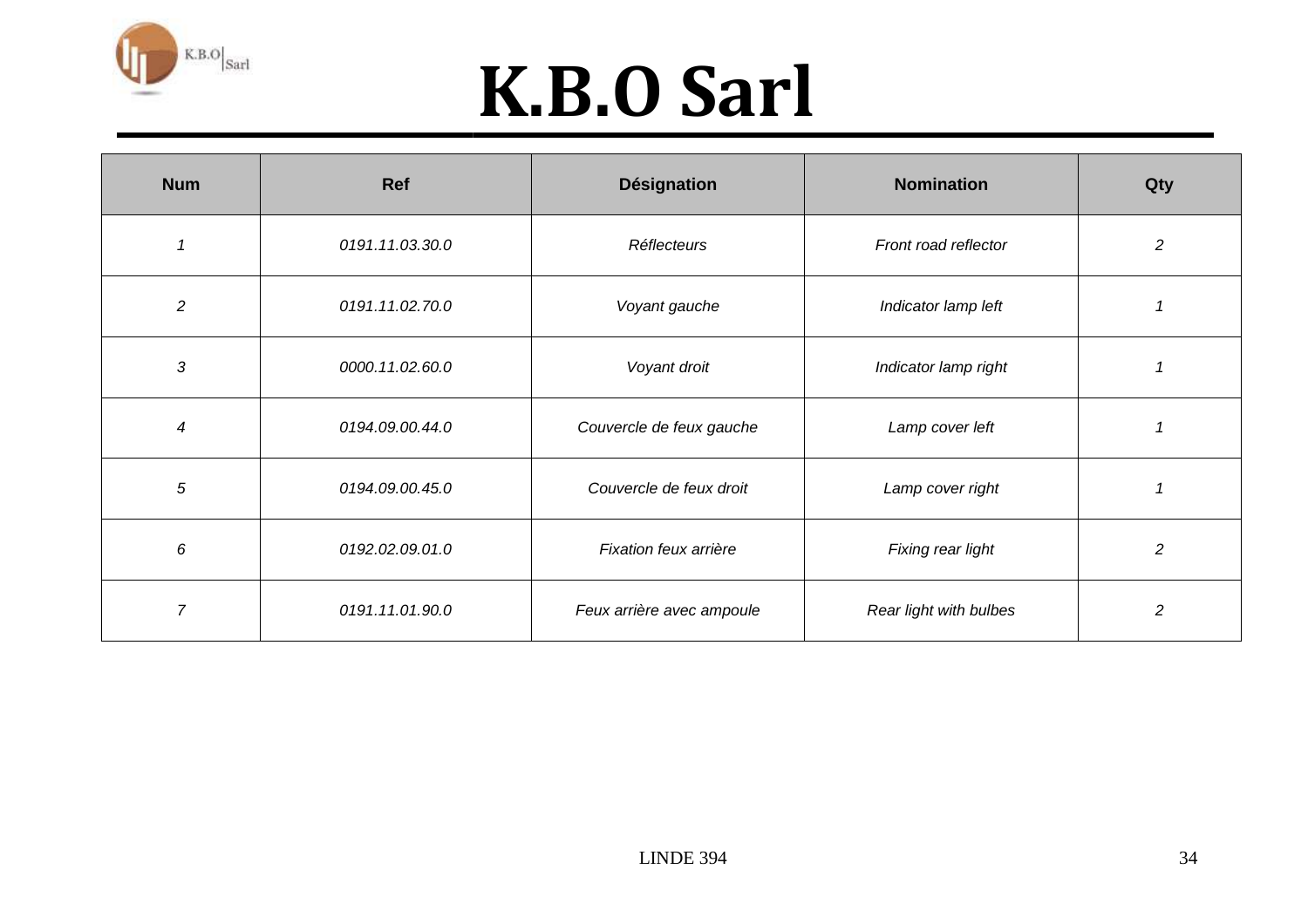

Feux / Light

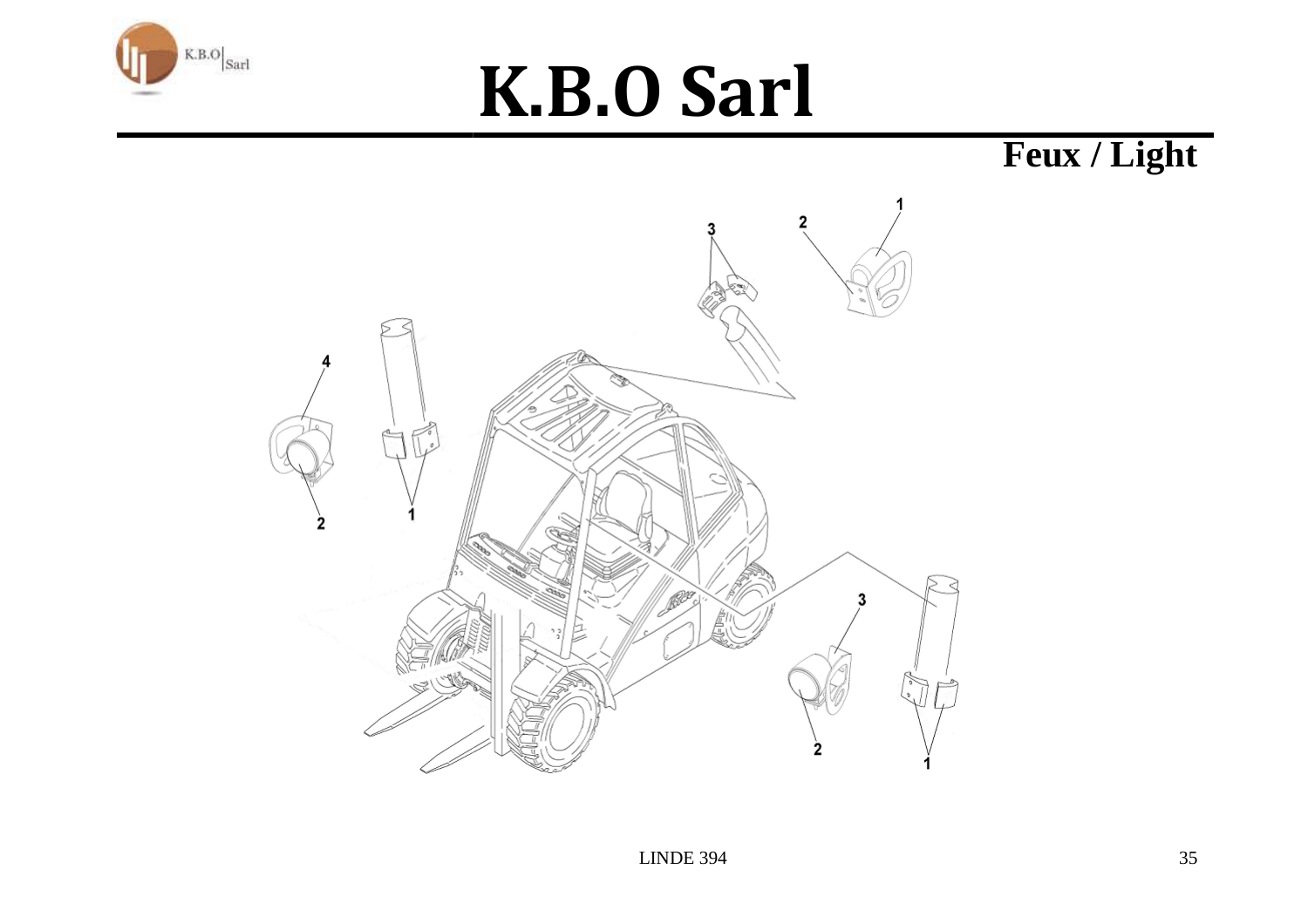

| <b>Num</b>     | Ref             | <b>Désignation</b>              | <b>Nomination</b> | Qty |
|----------------|-----------------|---------------------------------|-------------------|-----|
|                | 0192.09.03.01.1 | Pinces                          | Clamps            | 2   |
| $\overline{2}$ | 0191.11.04.10.0 | Feux avec ampoules              | Light with bubles |     |
| 3              | 0191.09.03.21.1 | Protection de feux avant gauche | Left guard light  |     |
| 4              | 0191.09.03.22.1 | Protection de feux avant droit  | Right guard light |     |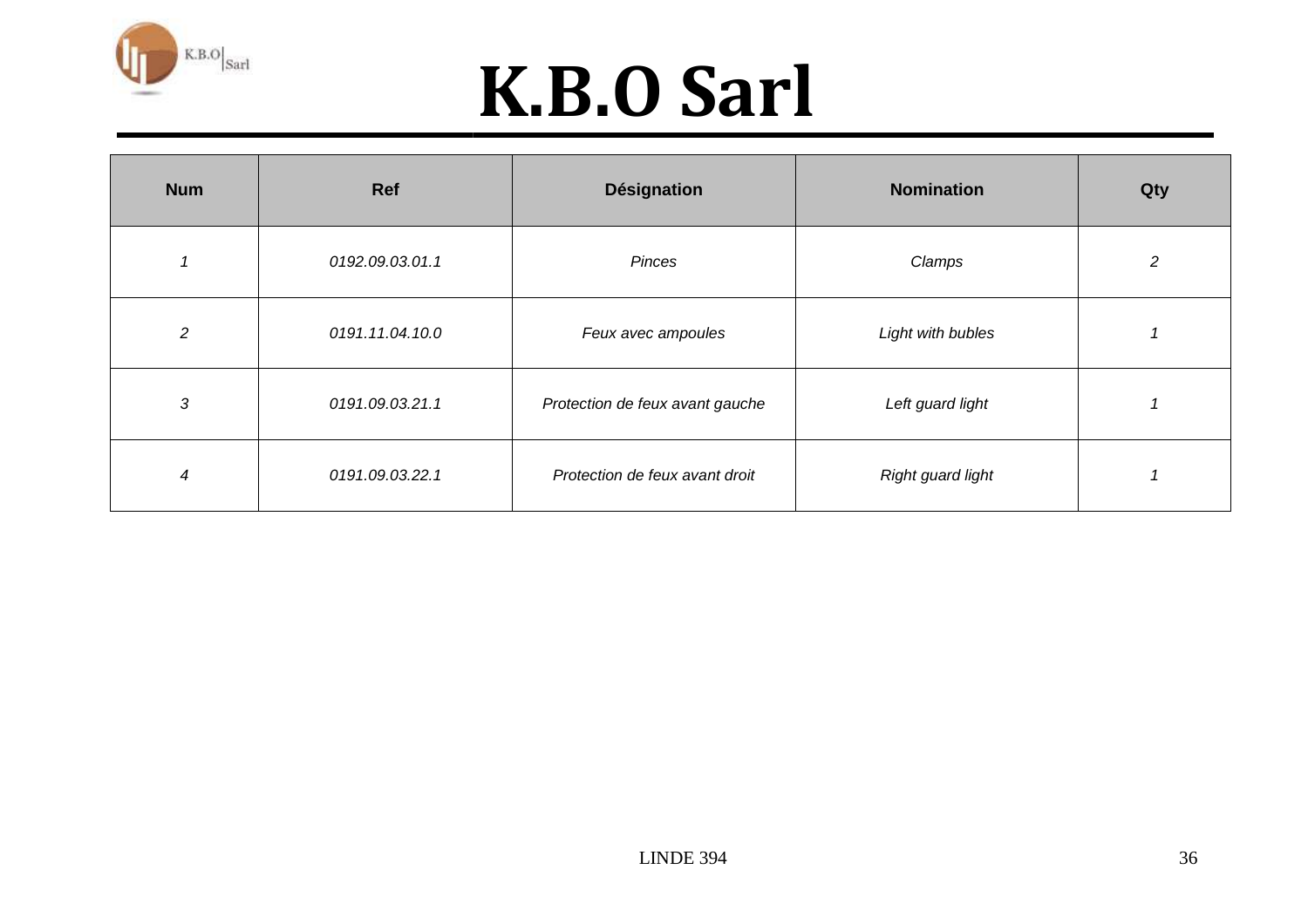

#### **Signal de sécurité / Warning signal**

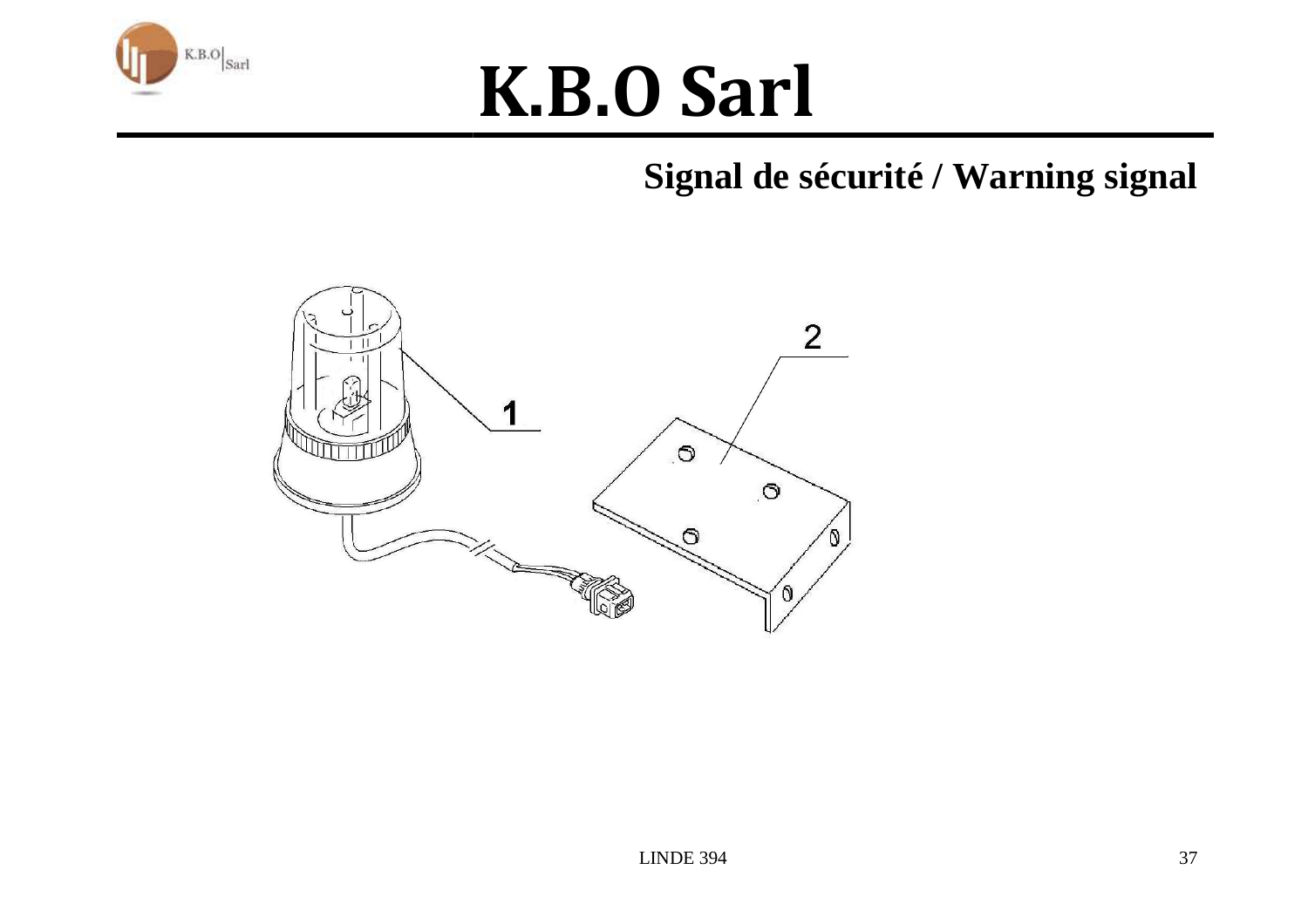

| <b>Num</b>    | <b>Ref</b>      | <b>Désignation</b> | <b>Nomination</b> | Qty |
|---------------|-----------------|--------------------|-------------------|-----|
|               | 0000.11.02.10.0 | Gyrophare          | Warning light     |     |
| $\mathcal{L}$ | 0192.09.03.05.0 | Support            | Support of light  |     |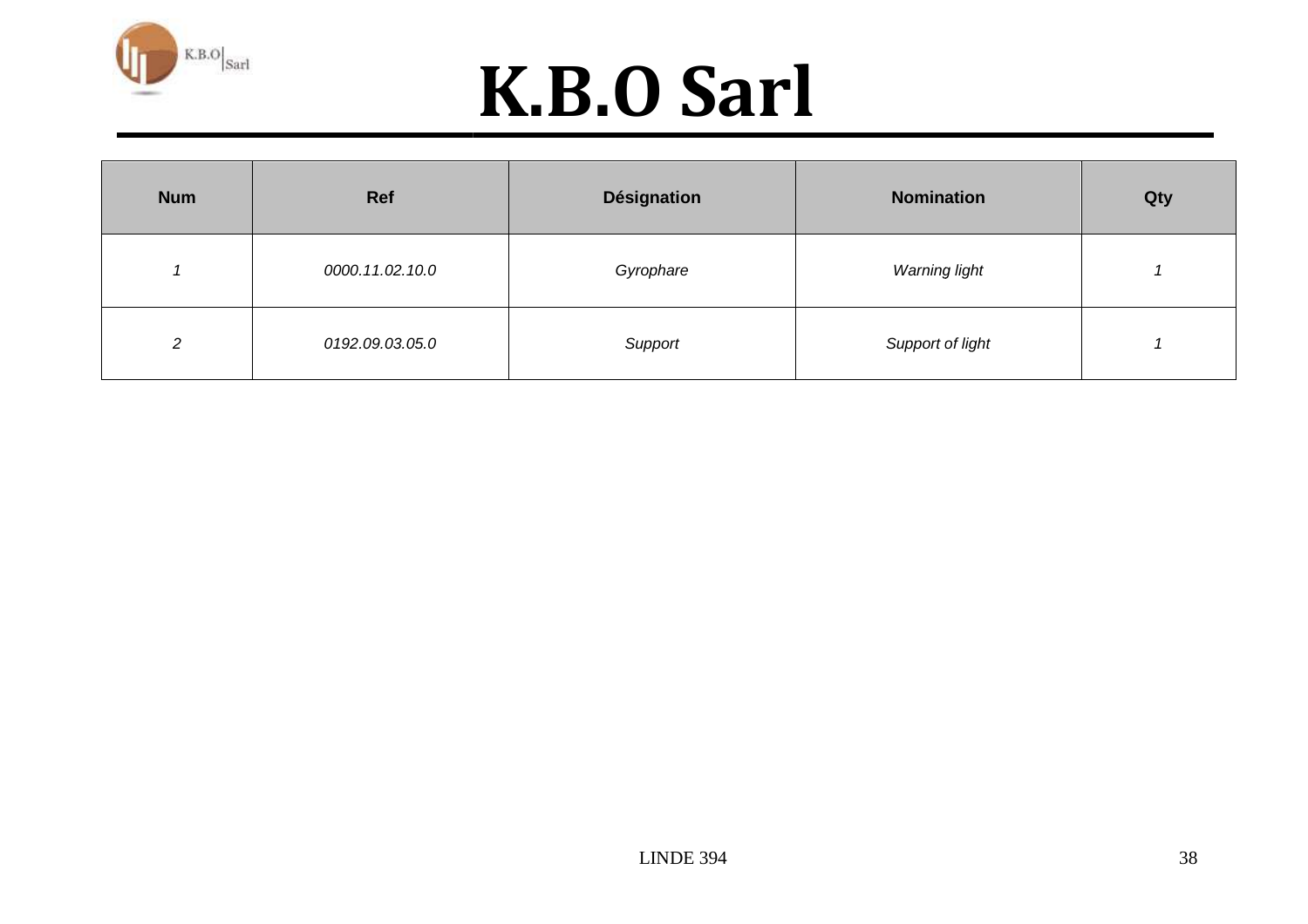

#### **Rétroviseurs / Mirror**